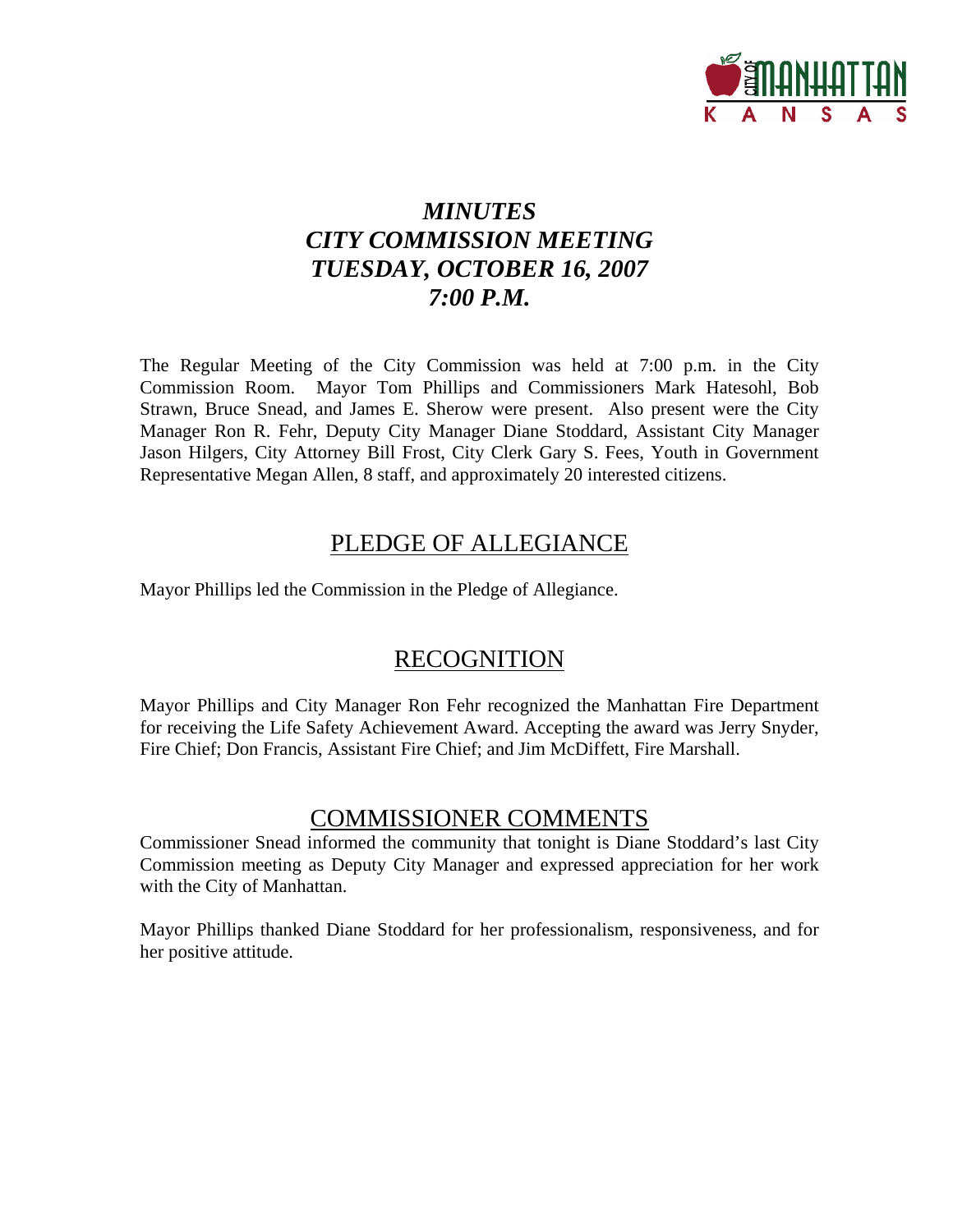# CONSENT AGENDA

(\* denotes those items discussed)

#### **MINUTES**

The Commission approved the minutes of the Regular City Commission Meeting held Tuesday, October 2, 2007.

#### **CLAIMS REGISTER NO. 2561**

The Commission approved Claims Register No. 2561 authorizing and approving the payment of claims from September 26, 2007, to October 9, 2007, in the amount of \$1,524,355.69.

#### **LICENSES**

The Commission approved the applications for a 2007-08 Cereal Malt Beverage license for Hunam Chinese Restaurant, 1304 Westloop Place, and a Tree Maintenance license for Haslett Tree Service, 105 Tremont Street, Junction City, for calendar year 2008.

#### **FINAL PLAT – LEE MILL HEIGHTS ADDITION, UNIT FOUR**

The Commission accepted the easements and rights-of-way, as shown on the Final Plat of Lee Mill Heights Addition, Unit Four, generally located west of an extension of Miller Parkway, based on conformance with the Manhattan Urban Area Subdivision Regulations.

#### **ORDINANCE NO. 6665 – REZONE – NORTHWEST CORNER OF FORT RILEY BOULEVARD AND SOUTH JULIETTE AVENUE, POWEL BROTHERS PLUMBING, EL PASO LANE, SOUTH 8TH STREET, AND FORT RILEY BOULEVARD RIGHTS-OF-WAY**

The Commission approved Ordinance No. 6665 rezoning the northwest corner of Fort Riley Boulevard and South Juliette Avenue, Powell Brothers Plumbing, and portions of the El Paso Lane, South  $8<sup>th</sup>$  Street, and Fort Riley Boulevard rights-ofway from PUD, Planned Unit Development District, and R-2/TNO, Two-Family Residential District with Traditional Neighborhood Overlay District, to LM-SC, Light Manufacturing-Service Commercial District, based on the findings in the Staff Report. *(Attachment No. 1)*

#### **ORDINANCE NO. 6666 – REZONE – LOTS 2 AND 3, MAA AMBA ADDITION**

The Commission approved Ordinance No. 6666 rezoning Lots 2 and 3, MAA AMBA Addition, located generally southwest of the intersection of Enoch Lane and US 24 Frontage Road, from C-5, Highway Service Commercial District, to I-2, Industrial Park District, based on the findings in the Staff Report. *(See Attachment No. 2)*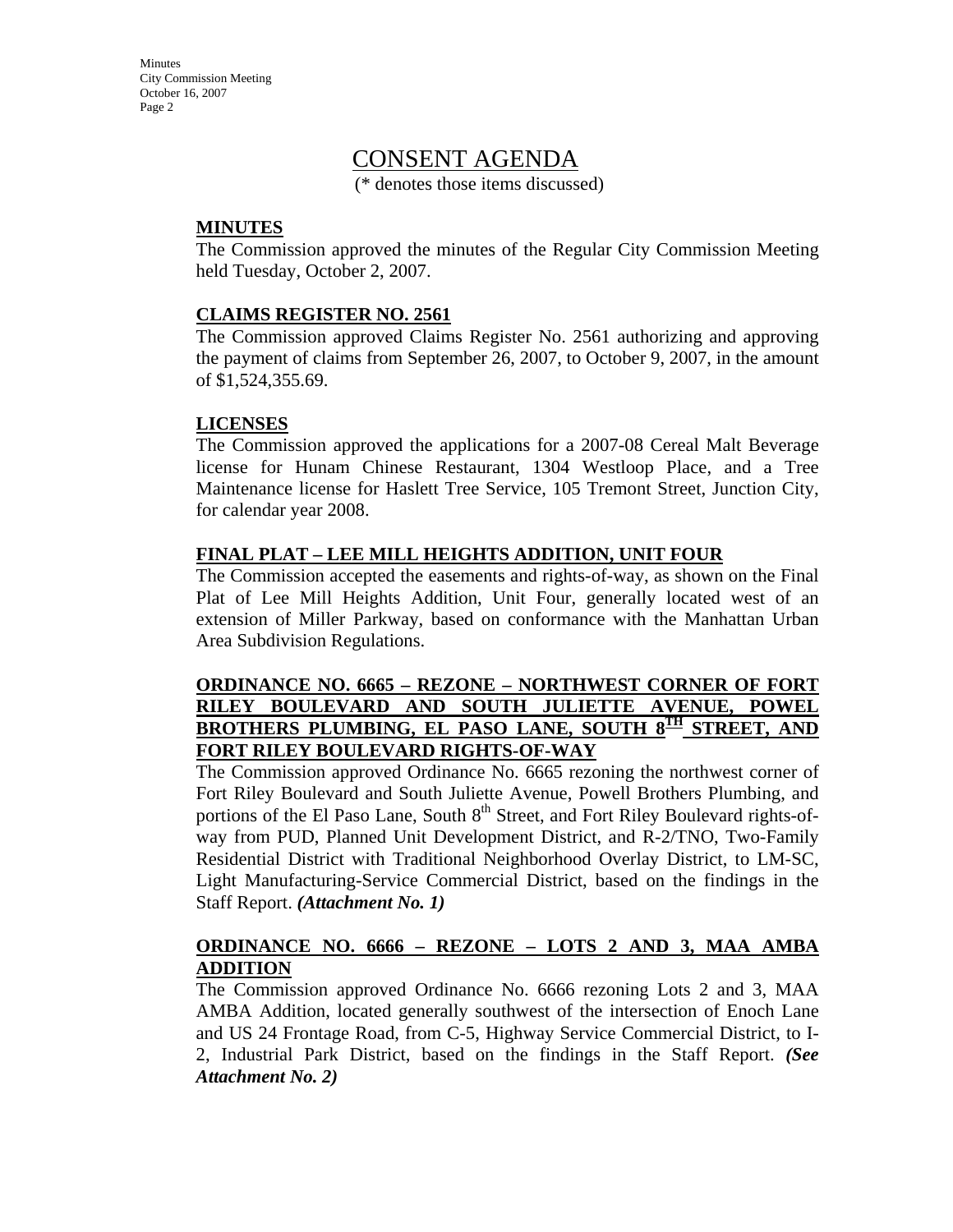# CONSENT AGENDA (*CONTINUED*)

### **\* FINAL PLAT – GTM SPORTSWEAR ADDITION, UNIT THREE**

Commissioner Strawn stated that he would not be participating on this item.

The Commission accepted the easements and rights-of-way, as shown on the Final Plat of GTM Sportswear Addition, Unit Three, generally located north of US 24 Highway Frontage Road and south of McCall Road, based on conformance with the Manhattan Urban Area Subdivision Regulations.

### **ORDINANCE NO. 6667 – AMEND ZONING REGULATIONS – DEFINITION OF SCHOOL**

The Commission approved Ordinance No. 6667 amending the Manhattan Zoning Regulations, Section 16-201, to modify the definition of the term School, by replacing "K" with "pre-K", based on the findings in the Staff Memorandum. *(See Attachment No. 3)*

#### **FIRST READING – ADOPT – 2007 STANDARD TRAFFIC ORDINANCE**

The Commission approved first reading of the ordinance incorporating by reference the Standard Traffic Ordinance for Kansas Cities, Edition of 2007.

#### **\* FIRST READING – AMEND – UNLAWFUL HOSTING OF MINORS**

Katie Jackson, Assistant City Attorney, provided clarification on the item and responded to questions from the Commission.

The Commission approved first reading of an ordinance amending Section 4-3 of the Code of Ordinances, relating to the unlawful hosting of minors.

#### **CHANGE ORDER NO. 1 – FOURTH STREET PROJECT (ST0712)**

The Commission approved Change Order No. 1 for the Fourth Street Project  $(ST0712)$  resulting in a net increase in the amount of \$124,120.00  $(+5.6%)$  to the contract with Nowak Construction, Inc., of Goddard, Kansas.

### **RESOLUTION NO. 101607-A – KDOT AGREEMENT – RAILROAD CROSSING SIGNAL AND GATES – SOUTH 16TH STREET**

The Commission approved Resolution No 101607-A authorizing the Mayor and City Clerk to execute an agreement with KDOT for a new crossing signal assembly and gates at  $16<sup>th</sup>$  Street and Union Pacific Railroad tracks south of K-18.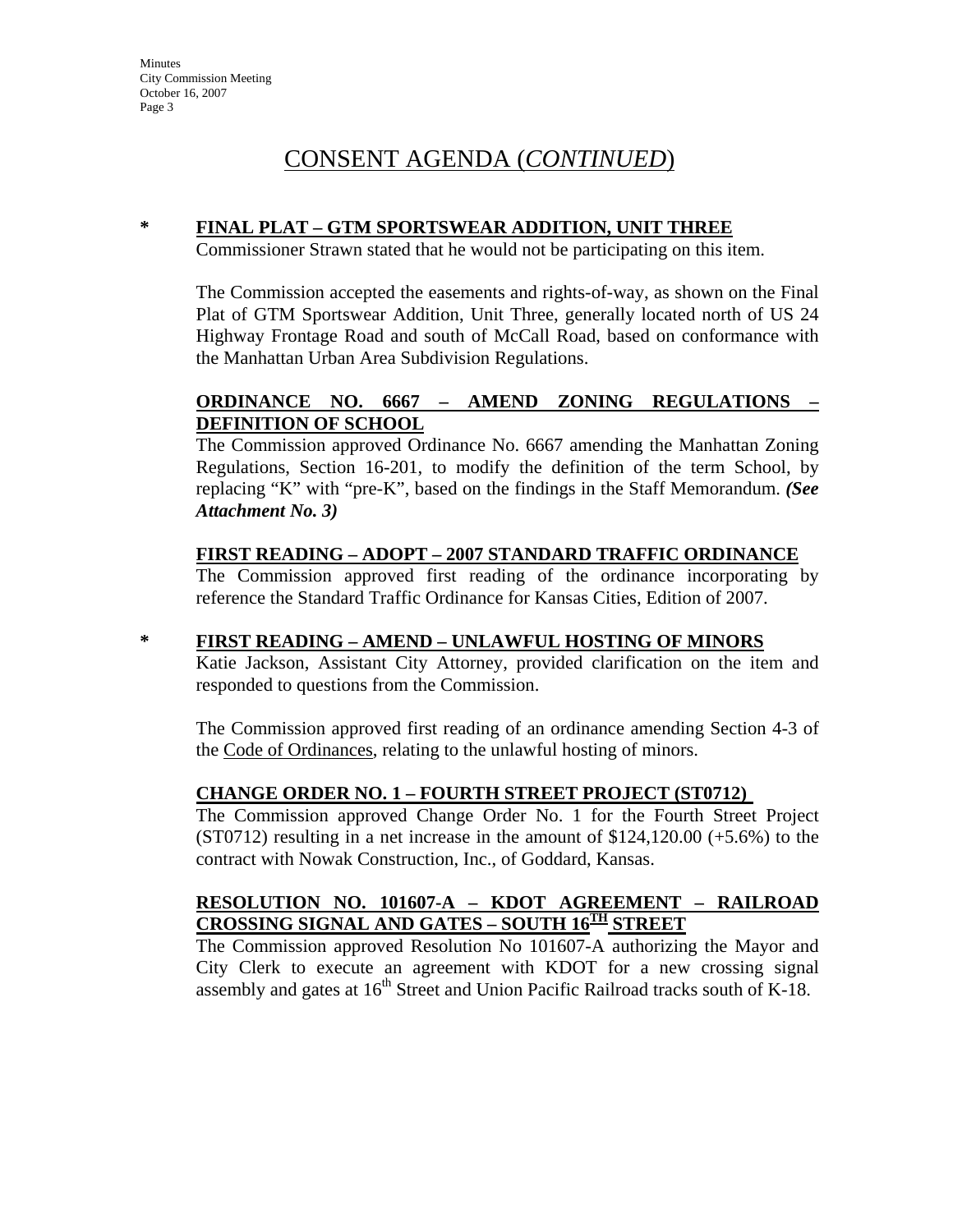# CONSENT AGENDA (*CONTINUED*)

#### **AWARD CONTRACT – HOUSING REHABILITATION PROJECT**

The Commission accepted the bids for 317 South  $5<sup>th</sup>$  Street; awarded the bid to the lowest responsible bidder; authorized the Mayor and City Clerk to enter into agreements with the contractor and property owner for expenditure of Housing Rehabilitation Funds; and authorized City Administration to approve any necessary change orders.

#### **LEASE AGREEMENT – R. E. MCWHORTER**

The Commission authorized the Mayor and City Clerk to execute an airport lease agreement with R. E. McWhorter.

#### **OUTSIDE CITY WATER SERVICES AGREEMENT – 2750 MOEHLMAN ROAD**

The Commission authorized the Mayor and City Clerk to execute an agreement permitting connection to the City of Manhattan's public water supply system by Marta's Janitorial Services, Inc., for the real estate located at 2750 Moehlman Road, Riley County, Kansas.

### **BOARD APPOINTMENT – DOWNTOWN BUSINESS IMPROVEMENT DISTRICT ADVISORY BOARD**

The Commission approved appointment to the Downtown Business Improvement District Advisory Board by Mayor Phillips of John M. Struve, 825 Davis Drive, to fill an unexpired term for Colleen Van Nostran. Mr. Struve's term begins immediately and will expire on December 31, 2007.

# **\* SET JUST COMPENSATION – 4TH STREET AND BLUEMONT AVENUE**

Jason Hilgers, Assistant City Manager, responded to concerns about the timing and communication breakdown between the parties involved.

Diane Washington, 601 Bertrand Street, informed the Commission that her mother owns the property at 402 Bluemont Avenue and asked about the status of the negotiation process.

Ron Fehr, City Manager, provided a status update on the item being considered tonight and the process to begin the acquisition of property.

Kathy Dzewaltowski, 100 South Delaware, voiced concerns regarding the item and the three historic properties located in this area.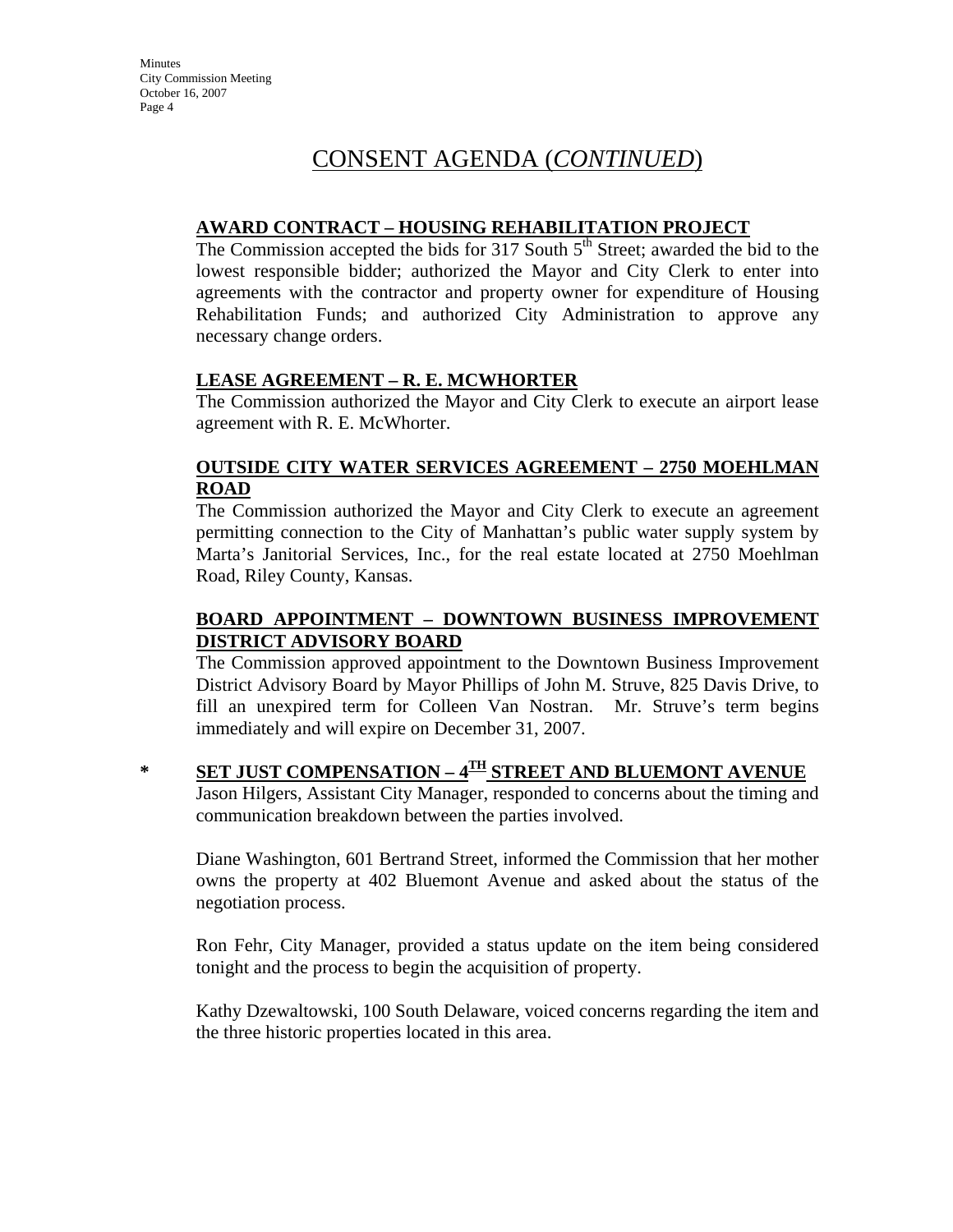# CONSENT AGENDA (*CONTINUED*)

## **\* SET JUST COMPENSATION – 4TH STREET AND BLUEMONT AVENUE** *(CONTINUED)*

The Commission established the value of Just Compensation as outlined in the confidential documents for the acquisition of property for the  $4<sup>th</sup>$  Street and Bluemont Avenue intersection improvements and authorized City Administration to make an offer based upon such Just Compensation.

After discussion, Commissioner Hatesohl moved to approve the consent agenda, as read. Commissioner Snead seconded the motion. On a roll call vote, motion carried 5-0, with the exception of Item G, *Final Plat – GTM Sportswear Addition, Unit Three,* which carried 4-0, with Commissioner Strawn abstaining from the item.

# GENERAL AGENDA

#### **PRESENTATION - 2006 COMPREHENSIVE ANNUAL FINANCIAL REPORT (CAFR)**

Bernie Hayen, Director of Finance, presented the item.

Karen Linn, Berberich,Trahan & Co., P.A., presented findings of the audit report and control deficiency. She then answered questions from the Commission.

Ron Fehr, City Manager, thanked the Finance Department for their work on the Comprehensive Annual Financial Report and awards received from the Government Finance Officers Association.

After discussion, Commissioner Hatesohl moved to accept the 2006 Comprehensive Annual Financial Report including the 2006 City audit. Commissioner Sherow seconded the motion. On a roll call vote, motion carried 5-0.

#### **PUBLIC HEARING - DOWNTOWN BUSINESS IMPROVEMENT DISTRICT ORDINANCE**

Karen Davis, Director of Community Development, presented the item. She then responded to questions from the Commission.

Mayor Phillips opened the public hearing.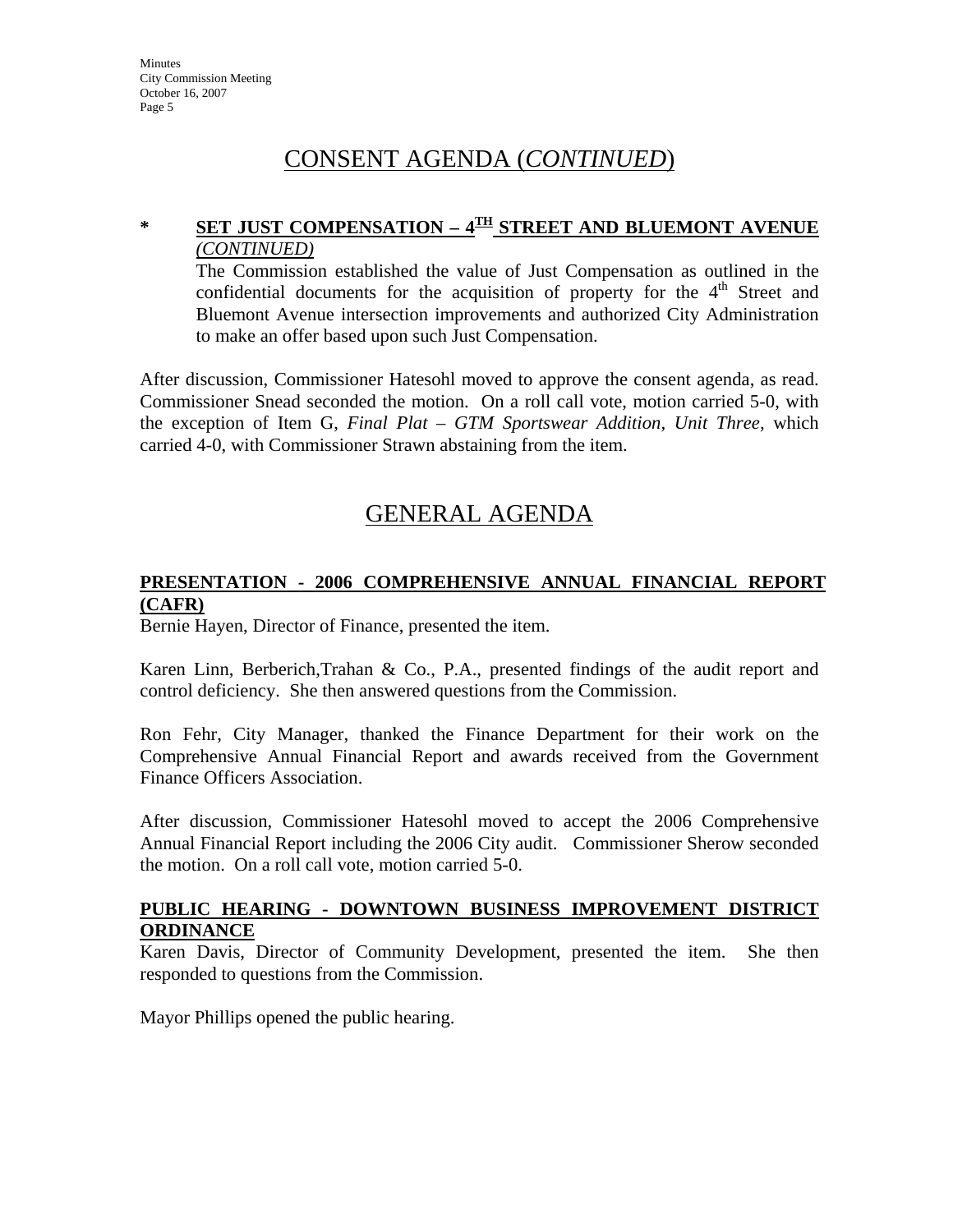# GENERAL AGENDA (*CONTINUED*)

#### **PUBLIC HEARING - DOWNTOWN BUSINESS IMPROVEMENT DISTRICT ORDINANCE** *(CONTINUED)*

Spencer Lombardo, Dial Realty, read a letter from Dial to the Commission stating their company is pleased to be a valued member of the Downtown community and asked that the Third Street corridor be opened.

Ron Fehr, City Manager, provided additional information on opening Third Street near the Manhattan Town Center.

Allen Raynor, Manager, Manhattan Town Center, informed the Commission that the Mall management does not have an agreement in place but have agreed to discuss this in the future.

Ron Fehr, City Manager, stated that with the pending sale of Manhattan Town Center Mall would re-open the discussion about Third Street.

Hearing no other comments, Mayor Phillips closed the public hearing.

#### **FIRST READING - AGGIEVILLE AND DOWNTOWN BUSINESS IMPROVEMENT DISTRICT ORDINANCES**

After discussion, Commissioner Snead moved to approve first reading of an ordinance continuing the establishment of a Downtown Business Improvement District, amending the boundaries, and levying Business Improvement Service Fees, for the year 2008, on businesses located within the Downtown Business Improvement District, and approve first reading of an ordinance levying Business Improvement Service Fees, for the year 2008, on businesses located within the Aggieville Business Improvement District. Commissioner Sherow seconded the motion. On a roll call vote, motion carried 5-0.

#### **FUNDING REQUEST - CORE DOWNTOWN REVITALIZATION COMMITTEE**

Lyle Butler, President, Manhattan Area Chamber of Commerce, provided background information on the item and summarized the proposal with Stainback Public/Private Real Estate to finish the next phase of the project.

Gwyn Riffel, Chair, CORE Downtown Revitalization Committee, provided additional information on the funding request and the CORE Downtown revitalization area. He then responded to questions from the Commission regarding the project scope and timeframe for completion.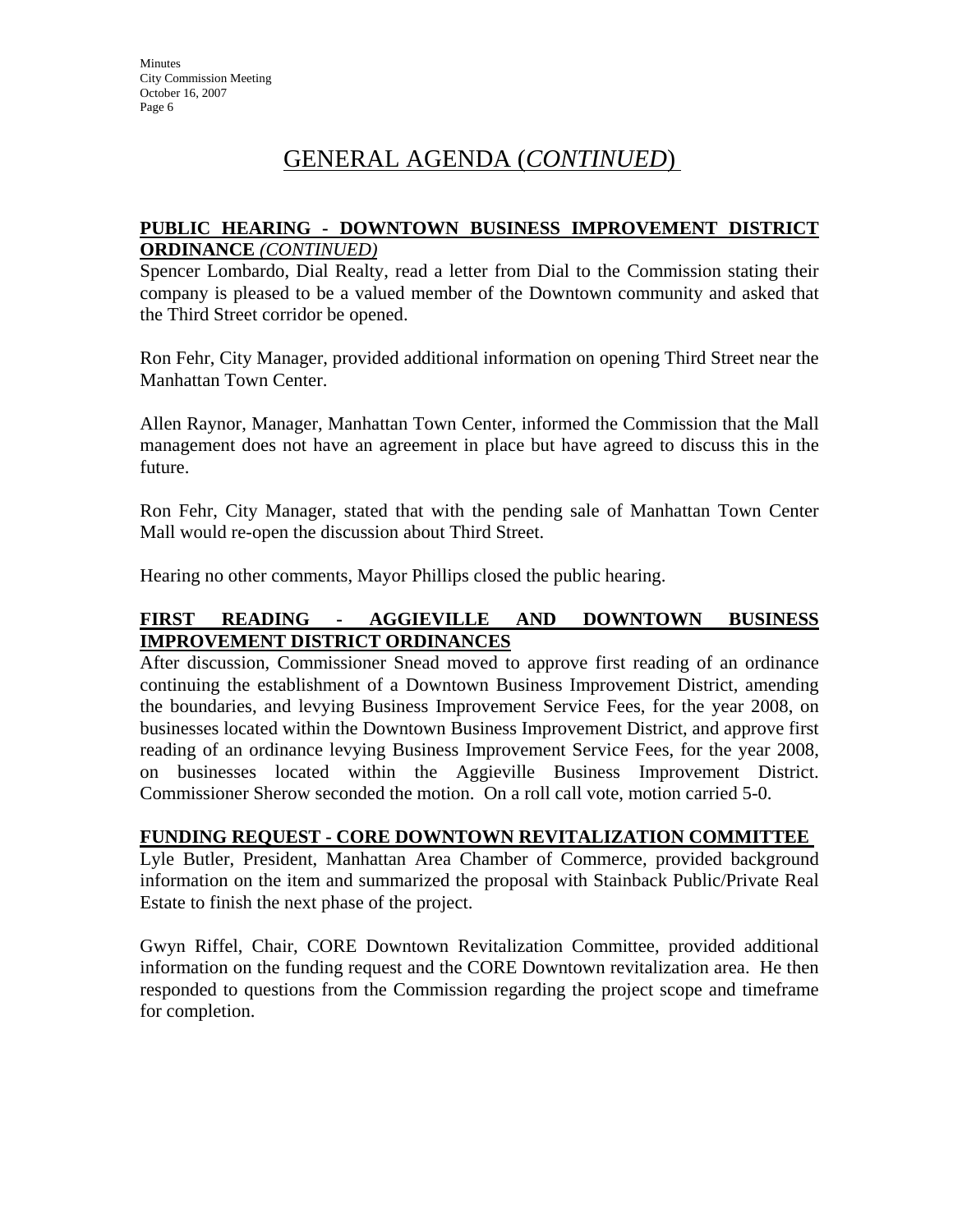# GENERAL AGENDA (*CONTINUED*)

#### **FUNDING REQUEST - CORE DOWNTOWN REVITALIZATION COMMITTEE**  *(CONTINUED)*

Lyle Butler, President, Manhattan Area Chamber of Commerce, responded to questions from the Commission and provided clarification on the request. He then provided additional information on retail sales leakage and retail space for the downtown area.

Gwyn Riffel, Chair, CORE Downtown Revitalization Committee, responded to questions regarding the public/private participation and informed the Commission that he would ask Riley County to participate but, he didn't want it as a condition of the request.

Ron Fehr, City Manager, provided additional information on the Downtown Redevelopment Fund.

After discussion, Commissioner Sherow moved to approve a funding request from the Manhattan Area Chamber of Commerce Core Downtown Revitalization Committee to assist with the creation of a Downtown Core Area Master Plan along with specific development packages utilizing the services of Stainback Public/Private Real Estate (SPPRE), of Houston, Texas, and an architectural/design firm, to be selected by the Manhattan Area Chamber of Commerce, in the amount of \$74,800.00, to be paid from the City's Downtown Redevelopment Fund. Commissioner Strawn seconded the motion. On a roll call vote, motion carried 5-0.

#### **KANSAS ENTREPRENEURIAL CENTER (KEC) BUILDING - LEASE AND MEMORANDUM OF AGREEMENT**

Diane Stoddard, Deputy City Manager, presented the item and draft memorandum of agreement with the Manhattan Area Chamber of Commerce. She then answered questions from the Commission regarding the proposed agreement.

Lyle Butler, President, Manhattan Area Chamber of Commerce, responded to questions from the Commission regarding the North Central Kansas Community Network, staffing the facility, and goals of the KEC operation.

Diane Stoddard, Deputy City Manager, and Ron Fehr, City Manager, provided additional information on the ownership and investment of the City as the owner of the KEC facility and, discussed the improvements that have been made, including the wet lab space.

Lyle Butler, President, Manhattan Area Chamber of Commerce, responded to questions from the Commission and stated that there will not be a management fee charged to the City of Manhattan and that monthly financial reports would be provided to all partners.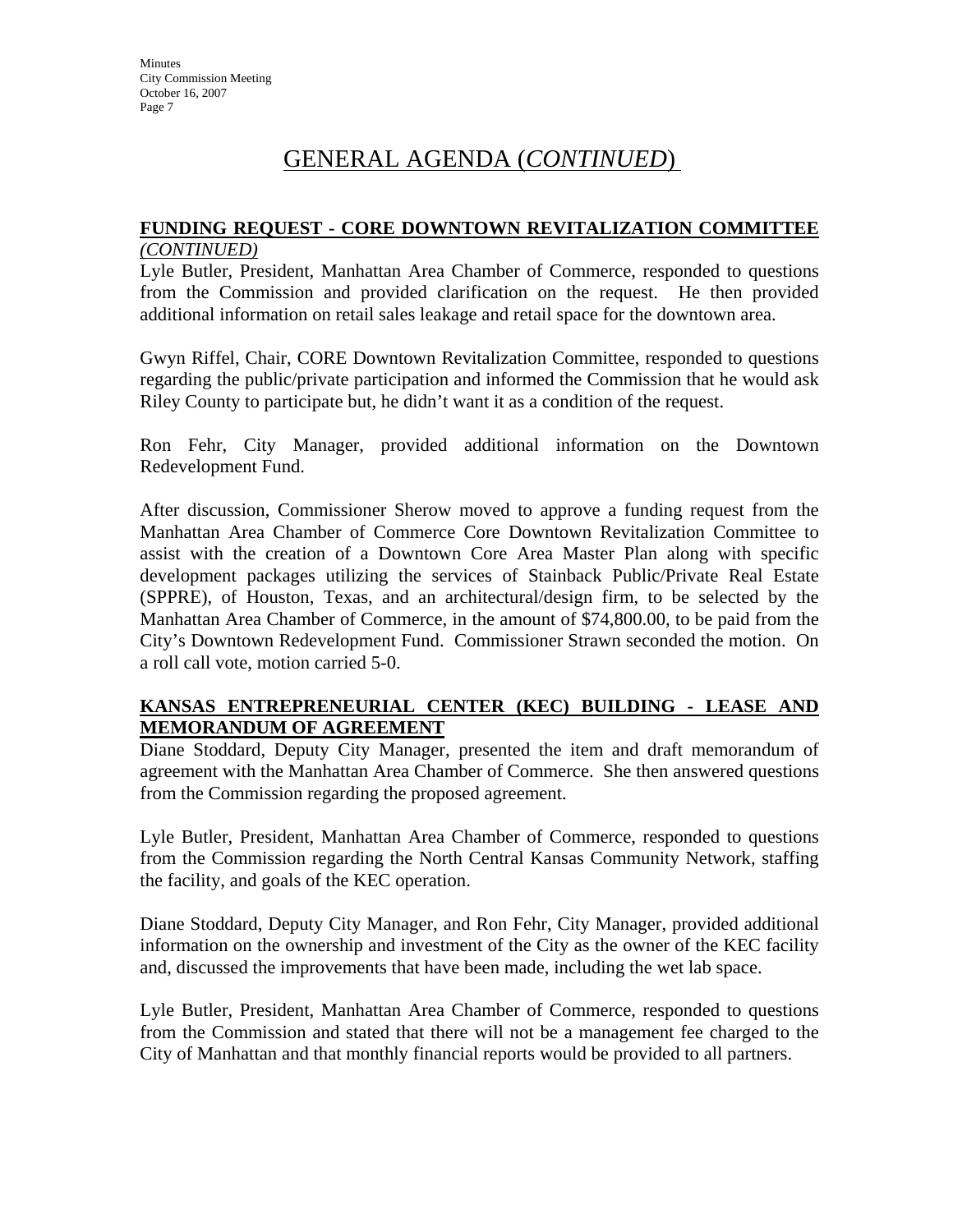# GENERAL AGENDA *(CONTINUED)*

#### **KANSAS ENTREPRENEURIAL CENTER (ICEC'I BUILDING** - **LEASE AND MEMORANDUM OF AGREEMENT** *(CONTINUED)*

Ron Fehr, City Manager, responded to questions from the Commission regarding the past discussions to sell the KEC facility after the new NISTAC facility was constructed. He stated the decision was **made** to keep the KEC facility and, to capture the demand for laboratory space and optimize the investments made in the facility.

After discussion, Commissioner Hatesohl moved to authorize the Mayor and City Clerk to execute the lease with the Manhattan Area Chamber of Commerce for the KEC building and authorize the City Manager to finalize and execute the Memorandum of Agreement between the KEC partners. Commissioner Snead seconded the motion. On a roll call vote, motion carried 4-1, with Commissioner Strawn voting against the motion.

#### ADJOURNMENT

At 9:05 p.m. the Commission adjourned.

**MC, City Clerk**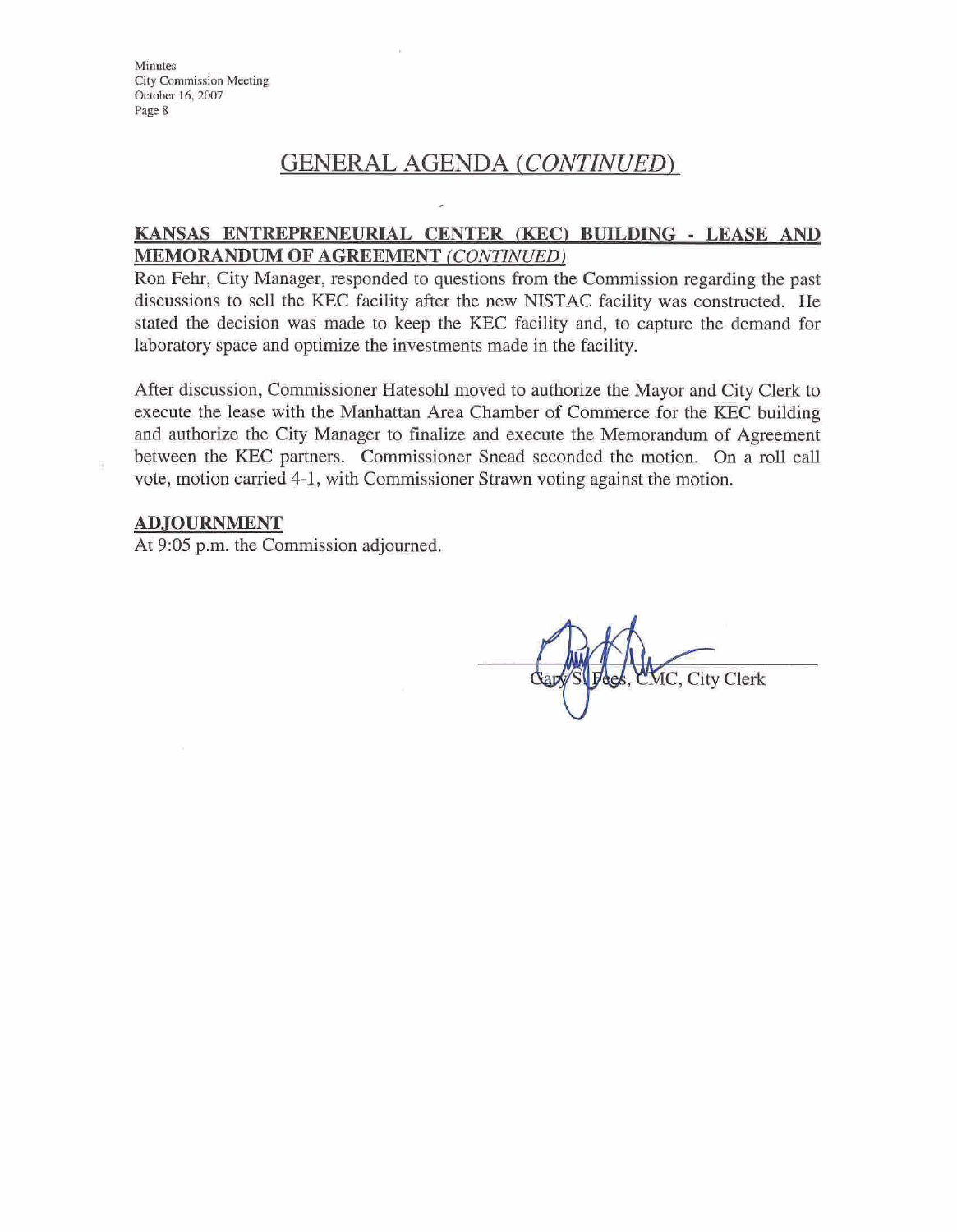#### **STAFF REPORT**

#### **ON AN APPLICATION TO REZONE:**

Three residential lots on the northwest corner of Ft. Riley Boulevard and S. Juliette Avenue and Powell Brothers Plumbing business at 515 S.  $8<sup>th</sup>$  Street and 520 S.  $8<sup>th</sup>$  Street, and portions of El Paso Lane, S. 8<sup>th</sup> Street and Ft. Riley Boulevard right-of-way.

More specifically Lots 41, 42, 43, 44, 45, 46, 47 and 48 in Ward 5 and the South 100 feet of Lots 193, 194 and 195 and the South Half of the alley adjacent to Lots 43, 44, 45, 46, 47 and 48 and the East Half of 8th Street adjacent to Lot 48 and the West Half of 8th Street adjacent to the South 100 feet of Lot 193 and all of Ft. Riley Boulevard adjacent to Lots 41, 44, 45, 46, 47, 48, 193, 194 and 195, all in Ward 5, City of Manhattan, Riley County, Kansas.

**FROM:** PUD, Planned Unit Development District, and R-2, Two-Family Residential District with TNO, Traditional Neighborhood Overlay District.

**TO:** LM-SC, Light Manufacturing-Service Commercial District.

**APPLICANT:** Dial Realty.

**ADDRESS:** 11506 Nicholas St., Ste 200, Omaha, NE 68154.

**OWNERS:** Premier Commercial Equity, LLC (Lot 43 Ward 5) Powell Brothers, Inc. (Lots 41, 42, 44, 45, 46, 47 and 48 Ward 5; and South 100 feet of Lots 193, 194 and 195 Ward 5)

ADDRESSES: 512 S. Juliette Avenue, Manhattan, KS; and 515 S. 8<sup>th</sup> Street, Manhattan, KS.

**LOCATION:** generally located northwest of the intersection of Ft. Riley Boulevard and South Juliette Avenue. The rezoning site includes three vacant lots on the northwest corner of South Juliette Avenue and Ft. Riley Boulevard, and the Powell Brothers Plumbing business at 515 S.  $8<sup>th</sup>$  Street and 520 S.  $8<sup>th</sup>$  Street.

**AREA:** Total: approximately 2.93 acres, of which 1.72 acres is private property and 1.21 acres is public right-of-way.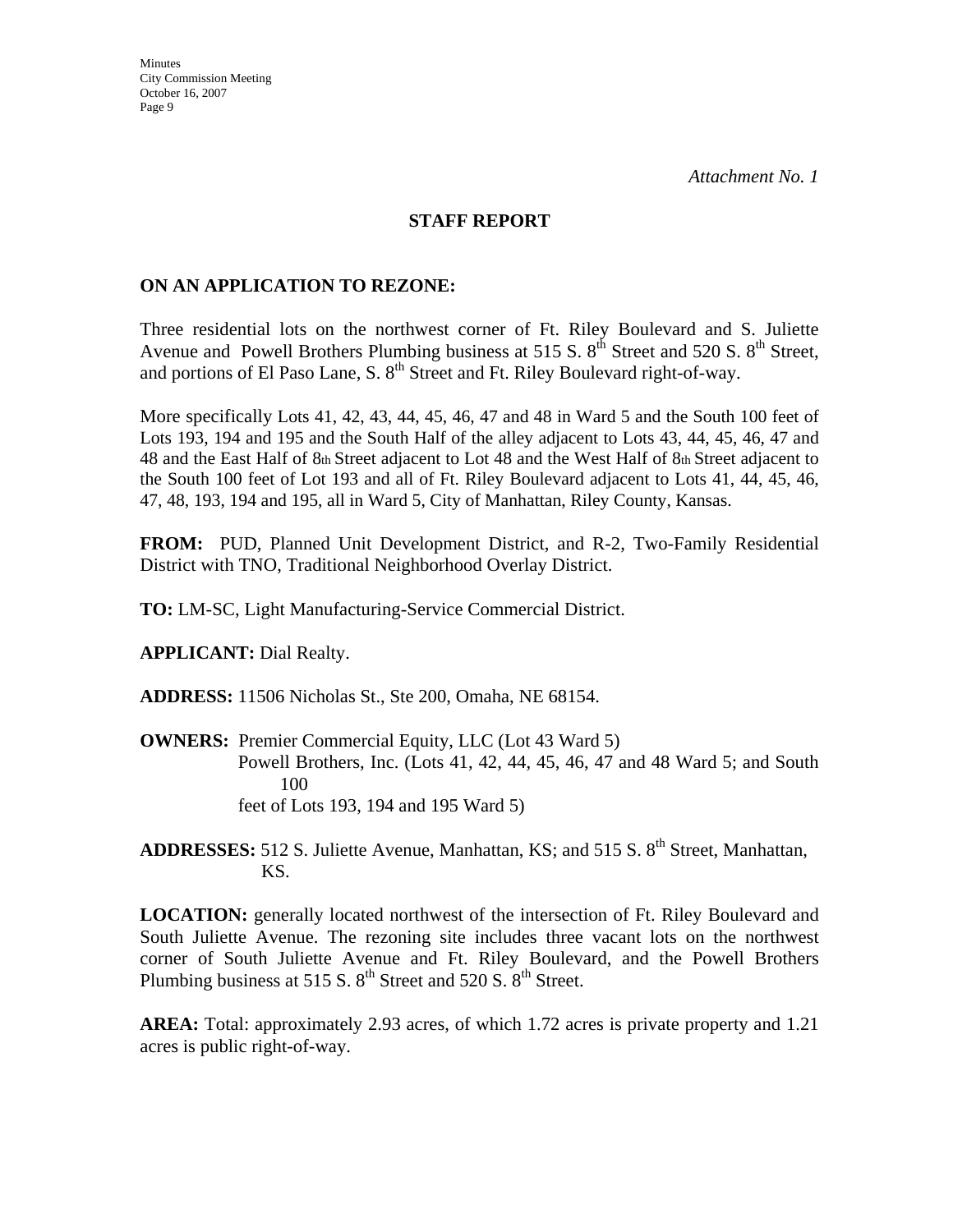**DATE OF PUBLIC NOTICE PUBLICATION:** Monday, July 30, 2007 and Thursday, August 16, 2007.

**DATE OF PUBLIC HEARING: PLANNING BOARD:** Monday, August 20, 2007 tabled to September 6, 2007 to re-advertise Public Hearing. **CITY COMMISSION:** Tuesday, October 2, 2007

**EXISTING USE:** Two vacant residential lots, one residential lot with a single-family dwelling, a plumbing contracting business and storage yard, warehouse and storage yard.

**PHYSICAL AND ENVIRONMENTAL CHARACTERISTICS:** A flat site consisting of residential and service commercial/light industrial uses. There are two vacant residential lots and one residential lot with a house, all of which are on the northwest corner of Ft. Riley Boulevard and S. Juliette Avenue and south of El Paso Lane, a public alley. Powell Brothers, a plumbing contractor's business, is located to the east of the residential lots, and consists of two parts: (1.) An open and largely unscreened gravel, dirt and grass covered storage and parking/yard storage yard enclosed by a 6 to 8 foot chain link fence topped with barbed wire (partial screening along the alley), and a service commercial building on the southwest corner of the alley and S.  $8<sup>th</sup>$  Street; and, (2.) A storage building and a partially screened gravel, dirt and grass covered storage yard, which is enclosed by a 6 to 8 foot chain link fence topped with barbed wire, both on the west side of S.  $8<sup>th</sup>$  Street and adjacent to the north side of Ft. Riley Boulevard. There are scattered trees and grass lawns on the site. The site is in the 500 Year Flood Plain, an area that is not regulated by Flood Plain Regulations.

The rezoning site also consists of adjoining public right-of-way described above.

### **SURROUNDING LAND USE AND ZONING:**

- **(1) NORTH:** 15 foot wide public alley (El Paso Lane), single-family and two family dwelling units, and Yuma Street; R-2/TNO Districts.
- **(2) SOUTH:** An approximate 70 foot wide arterial street (Ft. Riley Boulevard), auto sales, parts and service, and vacuum cleaner sales and service; LM-SC District.
- **(3) EAST:** A 100 foot wide arterial right-of-way (S. Juliette Avenue), public alley with single and two family uses north of the alley and highway service commercial uses south of the alley; R-M, Four-Family Residential District with TNO District and LM-SC District.
- **(4) WEST:** S. 8th Street, church, single and two-family dwelling units; R-2/TNO Districts.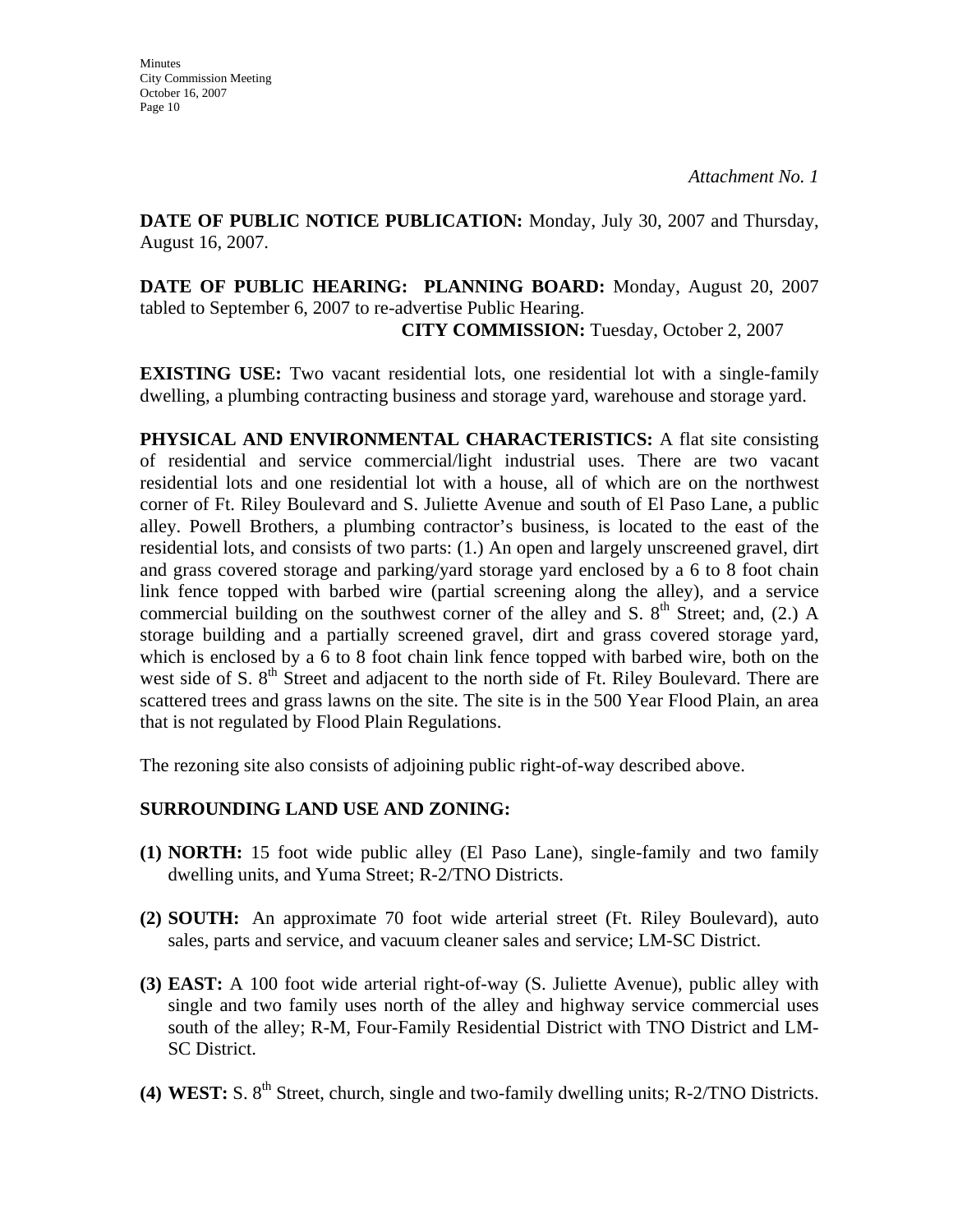*Attachment No. 1* 

**GENERAL NEIGHBORHOOD CHARACTER:** The neighborhood is a mixture of residential and service commercial, light industrial and low density residential. Service commercial and light industrial dominate the Ft. Riley Boulevard corridor to the east of the rezoning site and south of El Paso Lane. Residential uses are located north of El Paso Lane and west and south of the rezoning site. The existing uses within the rezoning sites have existed for many years.

**SUITABILITY OF SITE FOR USES UNDER CURRENT ZONING:** Powell Brothers Plumbing at 515 S.  $8<sup>th</sup>$  Street is a suitable and permitted use of the PUD. The PUD was established for the plumbing business only. The warehouse and storage yard at 520 S.  $8<sup>th</sup>$ Street is a nonconforming use in the R-2/TNO District, subject to the requirements for Nonconforming Uses, Article VIII, of the Zoning Regulations. It was established as a warehouse and storage yard in an industrial district when the building and yard were constructed. The three residential lots are suitable for the uses of the R-2/TNO District. Two of the vacant lots could be built on, but are located at the intersection of two major arterial streets. The lots have remained vacant since 1975 and do not appear to be suitable as residential lots given the highway nature of the corridor.

**COMPATIBILITY OF PROPOSED DISTRICT WITH NEARBY PROPERTIES AND EXTENT TO WHICH IT MAY HAVE DETRIMENTAL AFFECTS:** The rezoning site has been dominated by a service commercial/light industrial use since 1976 when the Powell Brothers PUD was established. The storage building and storage yard were established in the 1950's when the site was an industrial district and have remained as such since then. The site could be operated at more intense level than its current operation and conform to its current zoning. The residential lots on the corner of Ft. Riley Boulevard are inconsistent with the use of the service commercial light industrial use of the neighborhood south of El Paso lane alley. A plumbing contracting and warehouse use has existed in the area since as early as 1952.

An increase in traffic, light and noise can be expected. Vehicular traffic will increase in the alley as well as that part of the site accessed off S.  $8<sup>th</sup>$  Street. However, traffic volumes to S. 8<sup>th</sup> Street sites may not be significant because the sites cannot be accessed from Ft. Riley Boulevard and S. 8<sup>th</sup> Street intersection.

In the LM-SC District exterior lighting fixtures shall be shaded to avoid casting direct light on any property located in a residential district and so that no glare is visible to any traffic on any public street.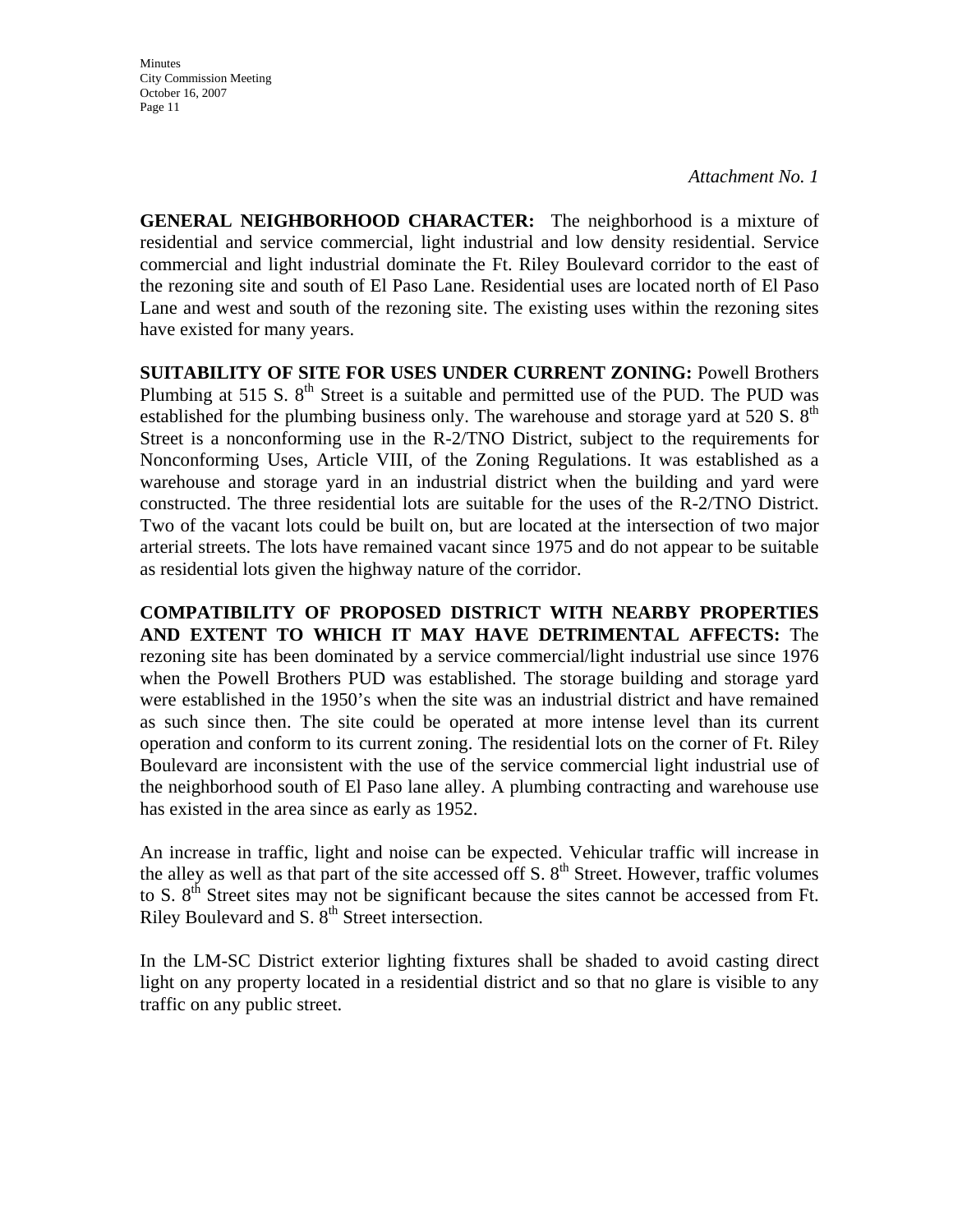*Attachment No. 1* 

Residential areas to the north and west of the site should be reasonably protected from LM-SC development. All outdoor storage and/or display areas, except automobile sales lots, shall be enclosed by site obscuring screening of not less than six (6) in height. All operations and activities shall be conducted within a building, or buildings, except that storage, display areas, and loading docks may be maintained outside the building and screened.

**CONFORMANCE WITH COMPREHENSIVE PLAN:** The proposed rezoning site is shown on the Future Land Use map on the Downtown Core Neighborhoods Planning Area as Community Commercial (CC). The CC category policies include:

### *COMMUNITY COMMERCIAL (CC)*

#### *CC 1: Characteristics*

*Community Commercial Centers provide a mix of retail and commercial services in a concentrated and unified setting that serves the local community and may also provide a limited draw for the surrounding region. These centers are typically anchored by a larger national chain, between 120,000 and 250,000 square feet, which may provide sales of a variety of general merchandise, grocery, apparel, appliances, hardware, lumber, and other household goods. Centers may also be anchored by smaller uses, such as a grocery store, and may include a variety of smaller, complementary uses, such as restaurants, specialty stores (such as books, furniture, computers, audio, office supplies, or clothing stores), professional offices and health services. The concentrated, unified design of a community commercial center allows it to meet a variety of community needs in a "onestop shop" setting, minimizing the need for multiple vehicle trips to various commercial areas around the community. Although some single use highway-oriented commercial activities will continue to occur in some areas, this pattern of development is generally not encouraged.* 

#### *CC 2: Location*

*Community Commercial Centers should be located at the intersection of one or more major arterial streets. They may be located adjacent to urban residential neighborhoods and may occur along major highway corridors as existing uses become obsolete and are phased out and redeveloped over time. Large footprint retail buildings (often known as "big-box" stores) shall only be permitted in areas of the City where adequate access and services can be provided.* 

#### *CC 3: Size*

*Typically require a site of between 10 and 30 acres.*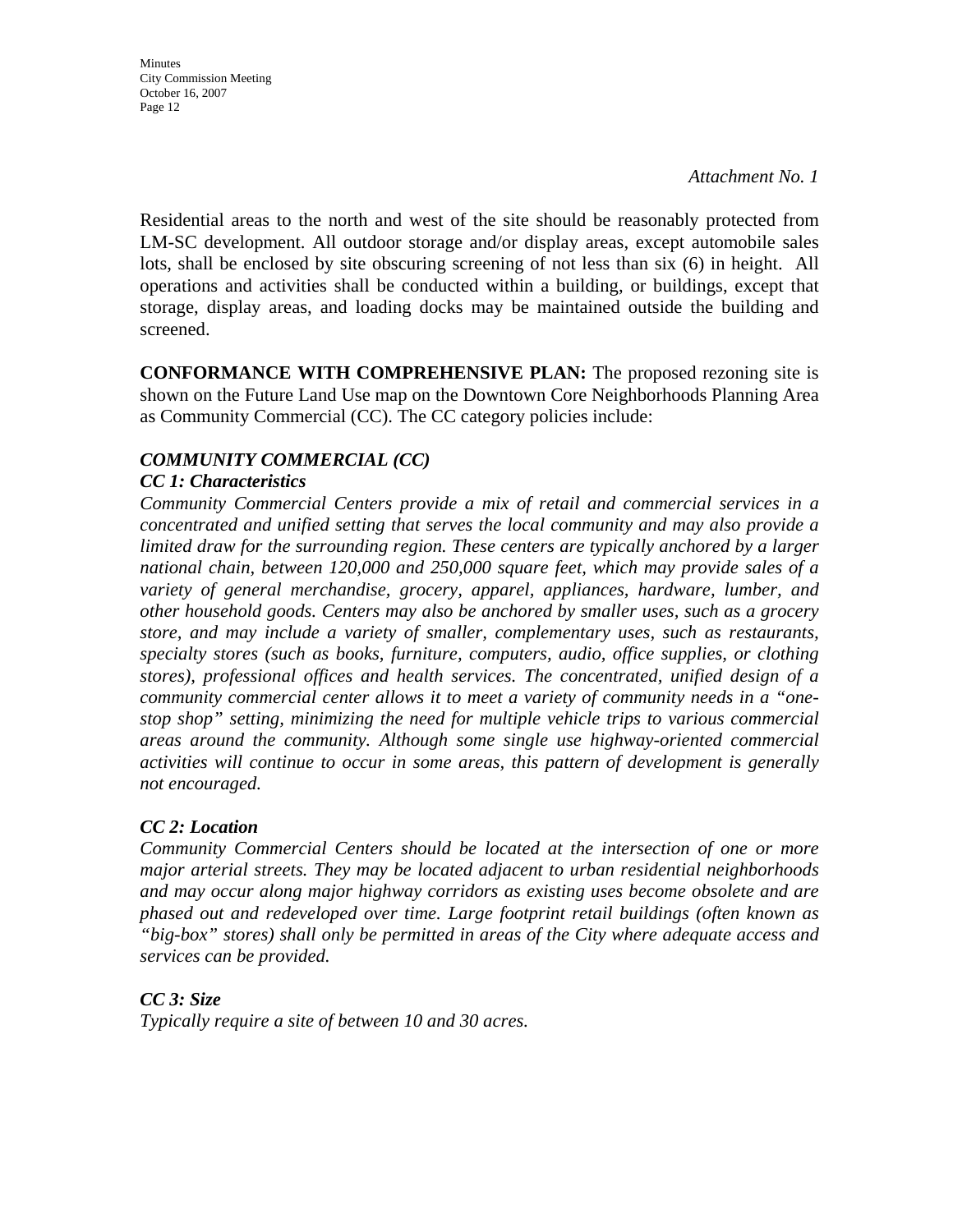#### *CC 4: Unified Site Design*

*A unified site layout and design character (buildings, landscaping, signage, pedestrian and vehicular circulation) shall be required and established for the center to guide current and future phases of development. Building and site design should be used to create visual interest and establish a more pedestrian-oriented scale for the center and between out lots.* 

*CC 5: Architectural Character* 

*Community Commercial Centers shall be required to meet a basic level of architectural detailing, compatibility of scale with surrounding areas, pedestrian and bicycle access, and mitigation of negative visual impacts such as large building walls, parking areas, and service and loading areas. While these requirements apply to all community commercial development, they are particularly important to consider for larger footprint retail buildings, or "big-box" stores. A basic level of architectural detailing shall include, but not be limited to, the following:* 

- *Façade and exterior wall plane projections or recesses;*
- *Arcades, display windows, entry areas, awnings, or other features along facades facing public streets;*

*• Building facades with a variety of detail features (materials, colors, and patterns); and • High quality building materials.* 

### *CC 6: Organization of Uses*

*Community commercial services should be concentrated and contained within planned activity centers, or nodes, throughout the community. Within each activity center or node, complementary uses should be clustered within walking distance of each other to facilitate efficient, "one-stop shopping", and minimize the need to drive between multiple areas of the center. Large footprint retail buildings, or "big-box" stores should be incorporated as part of an activity center or node along with complementary uses. Isolated single store developments are strongly discouraged.* 

### *CC 7: Parking Design and Layout*

*Uninterrupted expanses of parking should be avoided. Parking areas should be broken into smaller blocks divided by landscaping and pedestrian walkways. Parking areas should be distributed between the front and sides of buildings, or front and rear, rather than solely in front of buildings to the extent possible.*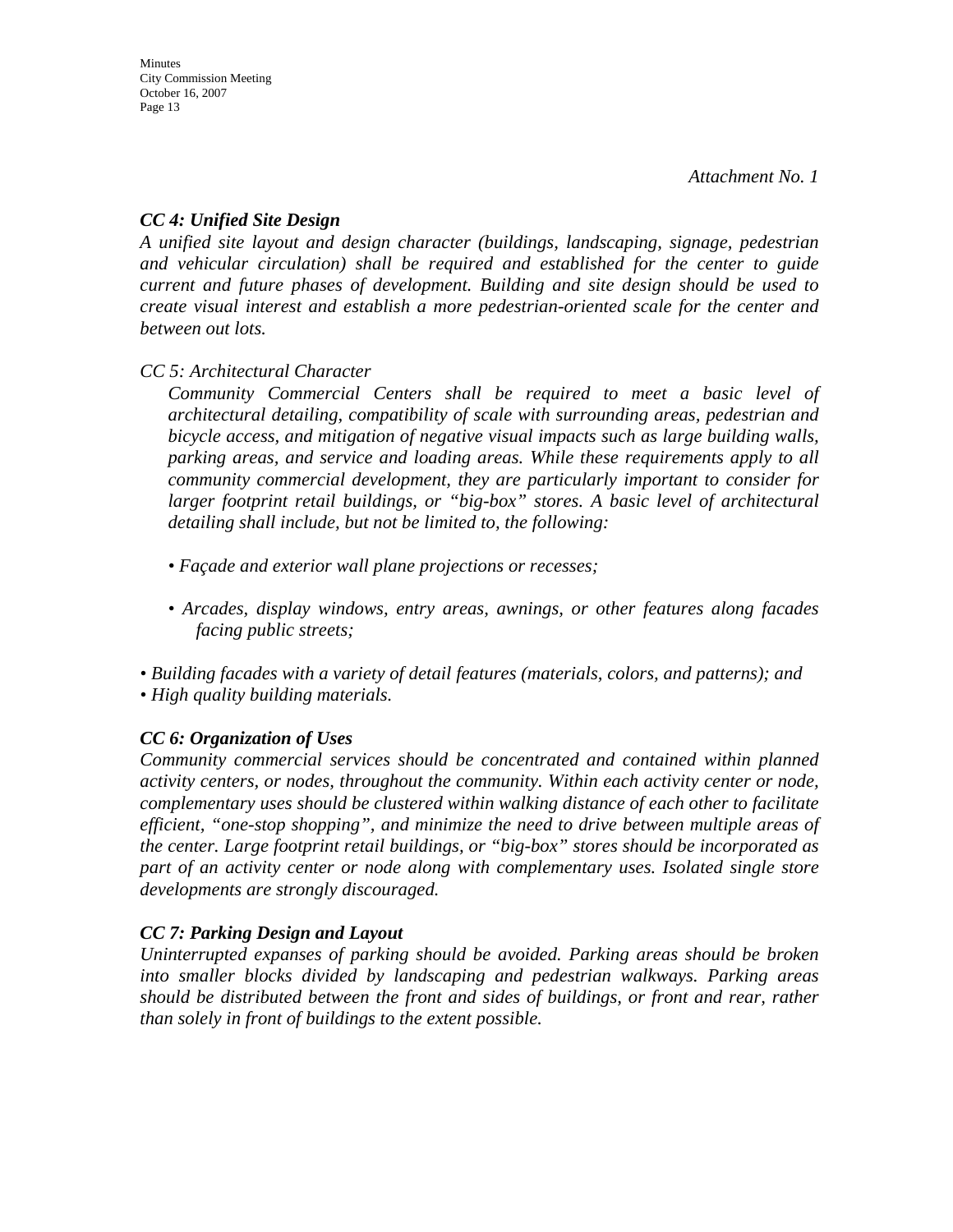#### *CC 8: Circulation and Access*

*Clear, direct pedestrian connections should be provided through parking areas to building entrances and to surrounding neighborhoods or streets. Integrate main entrances or driveways with the surrounding street network to provide clear connections between uses for vehicles, pedestrians, and bicycles.* 

The proposed LM-SC District conforms to the Comprehensive Plan. While single-use highway service activities are generally discouraged to reduce multiple vehicle trips, the Plan recognizes single use activities may occur in the area.

As the applicant notes in the attached letter, the rezoning is to accommodate the relocation of O'Reilly's Auto Parts store from the Southern Redevelopment Area to the east end of the rezoning site. It is anticipated the remainder of the rezoning site may develop at some time in the future, however the City is not aware of specific plans for the area.

### **ZONING HISTORY AND LENGTH OF TIME VACANT AS ZONED:**

Entire site

1926-1965: F, Heavy Industrial District (entire site). 1965- 1969: B, Multiple-Family Dwelling District (entire site).

Residential lots, S.  $8<sup>th</sup>$  St and El Paso Lane rights-of-way and Powell Brothers Plumbing storage/warehouse at 520 S.  $8<sup>th</sup>$  Street

1969 – 2003: R-2, District (Residential lots and warehouse/storage yard December 16 2003-Present R-2/TNO District

Powell Brothers Plumbing (515 S.  $8<sup>th</sup>$  Street) and Ft. Riley Boulevard right-of-way

1969-1976: R-2 District. 1976-Present: Powell Brothers PUD.

In 1993, an application was submitted to rezone the Powell Brothers PUD and warehouse/ storage building to C-5, Highway Service Commercial District. The application was denied by the City Commission on June 15, 1993 (3-2), which recommended the applicant submit a PUD application. An application was resubmitted in 1994 to rezone the Powell Brothers PUD and warehouse/ storage building as a PUD. The Planning Board tabled the item for the neighbors and applicant to reach a compromise, however the application was withdrawn by Powell Brothers.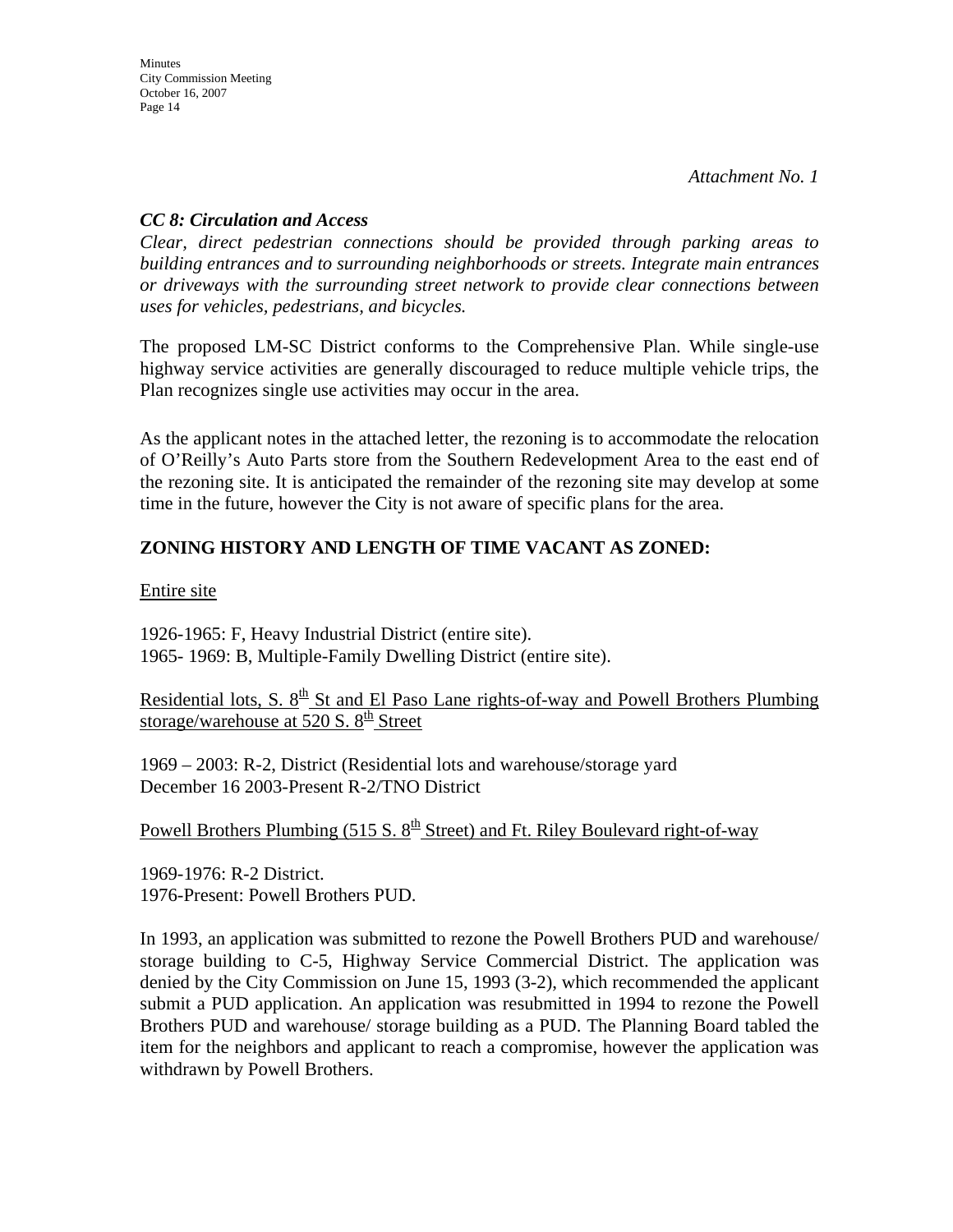#### *Attachment No. 1*

Houses on the two vacant residential lots were demolished in 1975 and have remained vacant to date. The existing house on the third residential lot was built at an unknown date. Powell Brothers building at 515 S.  $8<sup>th</sup>$  Street was built in 1963 by Powell Brothers. The storage warehouse building at 520 S.  $8<sup>th</sup>$  Street was built in 1952 by Powell and Sons.

**CONSISTENCY WITH INTENT AND PURPOSE OF THE ZONING ORDINANCE:** The intent and purpose of the Zoning Regulations is to protect the public health, safety, and general welfare; regulate the use of land and buildings within zoning districts to assure compatibility; and to protect property values. The LM-SC District is designed to promote and encourage diverse economic growth through coordinated and efficient use of land and collocation of light industrial and highway service commercial activities. This district was designed to address the Goals and Objectives of the Industrial and Commercial Element of the Land Use Plan for Southeast Manhattan that was adopted October 17, 1988.

The LM-SC District requires additional landscaping and screening than the C-5 District. In addition, all operations and activities shall be conducted within a building, or buildings, except that storage, display areas, and loading docks may be maintained outside the building, except for automobile sales lots. These areas, except automobile sales lots, are required to be screened with 6 foot sight obscuring screening. Trash enclosures are also required to be screened by 6 foot sight obscuring screening.

Property to the north of the alley is R-2/TNO District. Minimum setback for buildings from an alley is 10 feet and for off-street parking is 5 feet. Front yard setbacks are 25 feet and side and rear yard setbacks where property lines abut a residential district are 10 feet.

Minimum lot area for development of a site that abuts a limited access arterial is 20,000 feet.

The total site between S. Juliette Avenue and S. 8<sup>th</sup> Street, south of El Paso alley and north of Ft. Riley Boulevard, a limited access arterial, is approximately 59,672 square feet, which exceeds the minimum lot size for development of a site that is along a limited access arterial.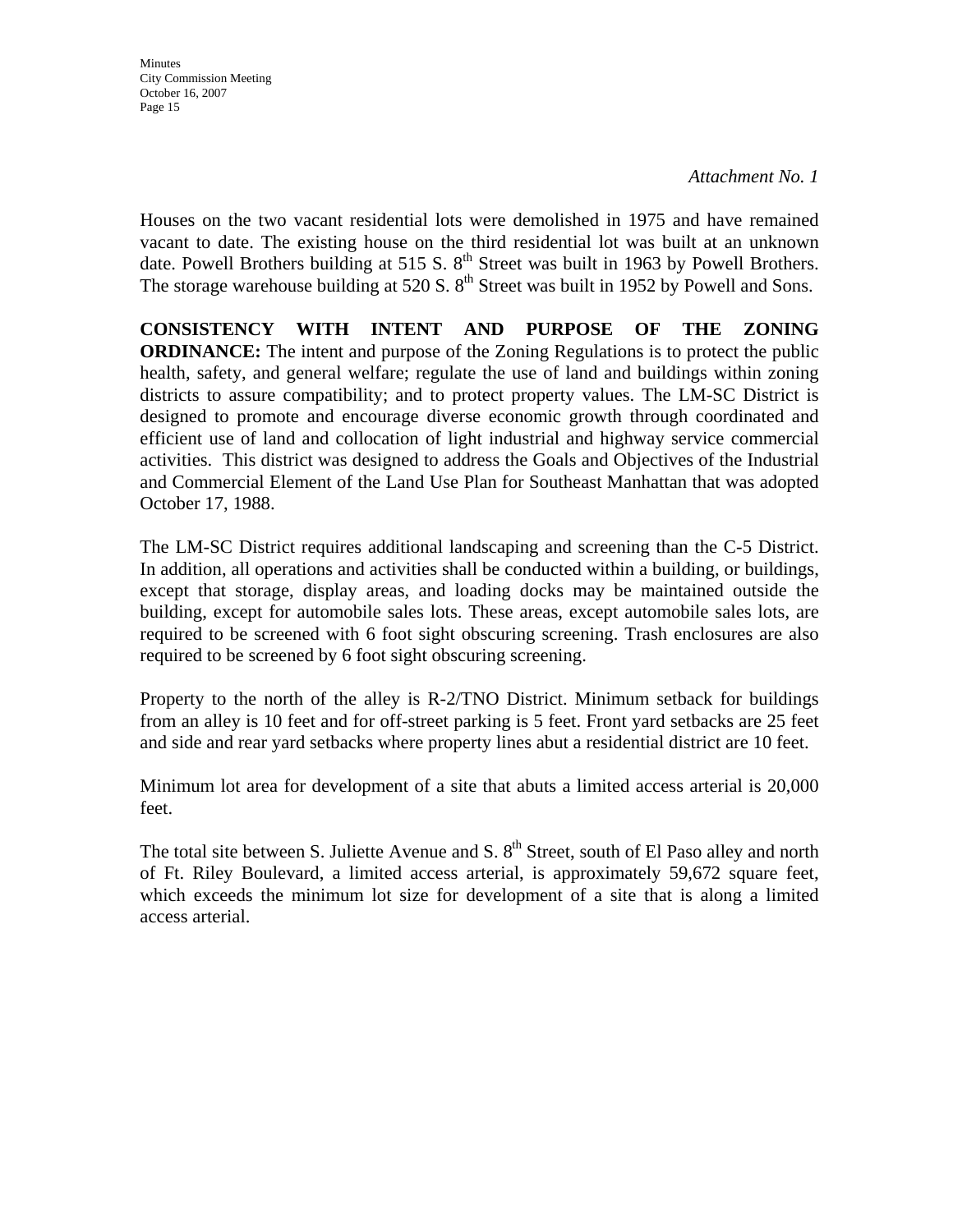*Attachment No. 1* 

Powell Brothers Plumbing at 515 S.  $8^{th}$  Street and the warehouse/storage yard at 520 S.  $8^{th}$ Street would be Permitted Uses in the LM-SC District. The 515 S,  $8<sup>th</sup>$  Street storage areas are largely unscreened except for a short section of fence along the alley. The warehouse and storage yard at 520 S.  $8<sup>th</sup>$  Street will be nonconforming with respect to lot area and the western storage yard fence line, adjacent to a residential district, is unscreened. The northern storage yard fence is screened. Structures on both sites encroach into building setbacks. The improved lots may be utilized in their existing state, so long as it remains otherwise lawful, subject to the requirements of Article VIII, Nonconformities.

**RELATIVE GAIN TO THE PUBLIC HEALTH, SAFETY AND WELFARE THAT DENIAL OF THE REQUEST WOULD ACCOMPLISH, COMPARED WITH THE HARDSHIP IMPOSED UPON THE APPLICANT:** There appears to be no adverse affect on the general public if the rezoning is approved. It may be a hardship to the applicant if the rezoning is denied.

**ADEQUACY OF PUBLIC FACILITIES AND SERVICES:** Public facilities and services are adequate to serve the site. Sidewalks do not exist along Ft. Riley Boulevard on the north or south sides of the street on or adjacent to the site. There is no sidewalk along the side of the site in the S. Juliette Avenue frontage, however sidewalk may be buried under existing grass. Sidewalk exists on the east side of S.  $8<sup>th</sup>$  Street in front of the Powell Brothers building and extends north of El Paso alley connecting to Yuma Street. There is no sidewalk on the west side of the street.

#### **OTHER APPLICABLE FACTORS:** None.

**STAFF COMMENTS:** City Administration recommends approval of the proposed rezoning of three residential lots on the northwest corner of Ft. Riley Boulevard and S. Juliette Avenue and Powell Brothers Plumbing business at 515 S.  $8<sup>th</sup>$  Street and 520 S.  $8<sup>th</sup>$ Street, and portions of El Paso Lane, S.  $8<sup>th</sup>$  Street and Ft. Riley Boulevard right-of-way from PUD, Planned Unit Development District, and R-2, Two-Family Residential District with TNO, Traditional Neighborhood Overlay District, to LM-SC, Light Manufacturing-Service Commercial District.

### **ALTERNATIVES:**

Recommend approval of the proposed rezoning of Lots 41, 42, 43, 44, 45, 46, 47 and 48 in Ward 5 and the South 100 feet of Lots 193, 194 and 195 and the South Half of the alley adjacent to Lots 43, 44, 45, 46, 47 and 48 and the East Half of 8th Street adjacent to Lot 48 and the West Half of 8th Street adjacent to the South 100 feet of Lot 193 and all of Ft. Riley Boulevard adjacent to Lots 41, 44, 45, 46, 47, 48, 193, 194 and 195, all in Ward 5 from PUD, Planned Unit Development District, and R-2, Two-Family Residential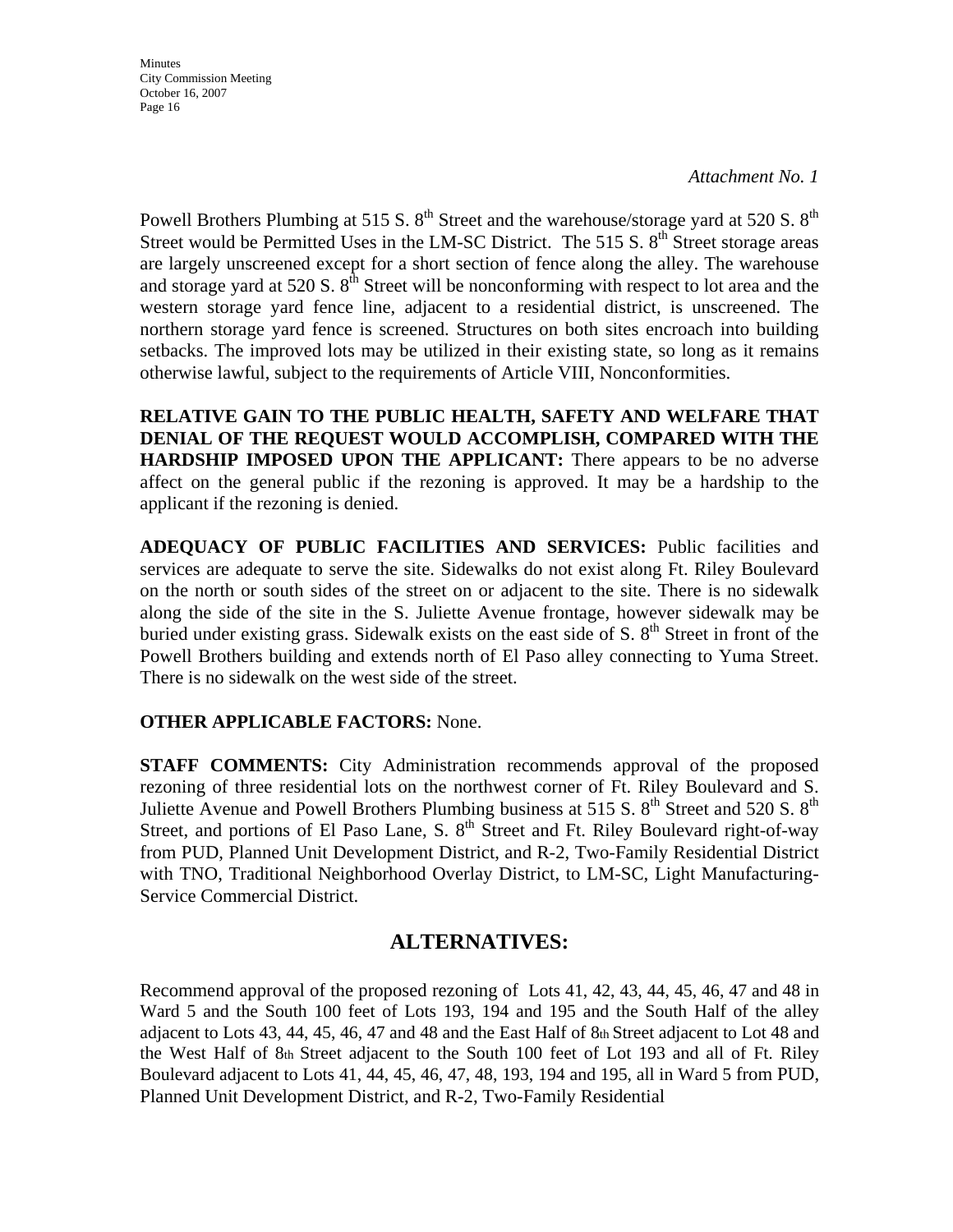District with TNO, Traditional Neighborhood Overlay District, to LM-SC, Light Manufacturing-Service Commercial District, stating the basis for such recommendation.

- 1. Recommend denial of the proposed rezoning, stating the specific reasons for denial.
- 2. Table the proposed rezoning to a specific date, for specifically stated reasons.

## **POSSIBLE MOTION:**

The Manhattan Urban Area Planning Board recommends approval of the proposed rezoning of three residential lots on the northwest corner of Ft. Riley Boulevard and S. Juliette Avenue and Powell Brothers Plumbing business at 515 S.  $8<sup>th</sup>$  Street and 520 S.  $8<sup>th</sup>$ Street, and portions of El Paso Lane, S. 8<sup>th</sup> Street and Ft. Riley Boulevard right-of-way from PUD, Planned Unit Development District, and R-2, Two-Family Residential District with TNO, Traditional Neighborhood Overlay District, to LM-SC, Light Manufacturing-Service Commercial District, based on the findings in the Staff Report .

**PREPARED BY:** Steve Zilkie, AICP, Senior Planner

**DATE:** August 30, 2007

07086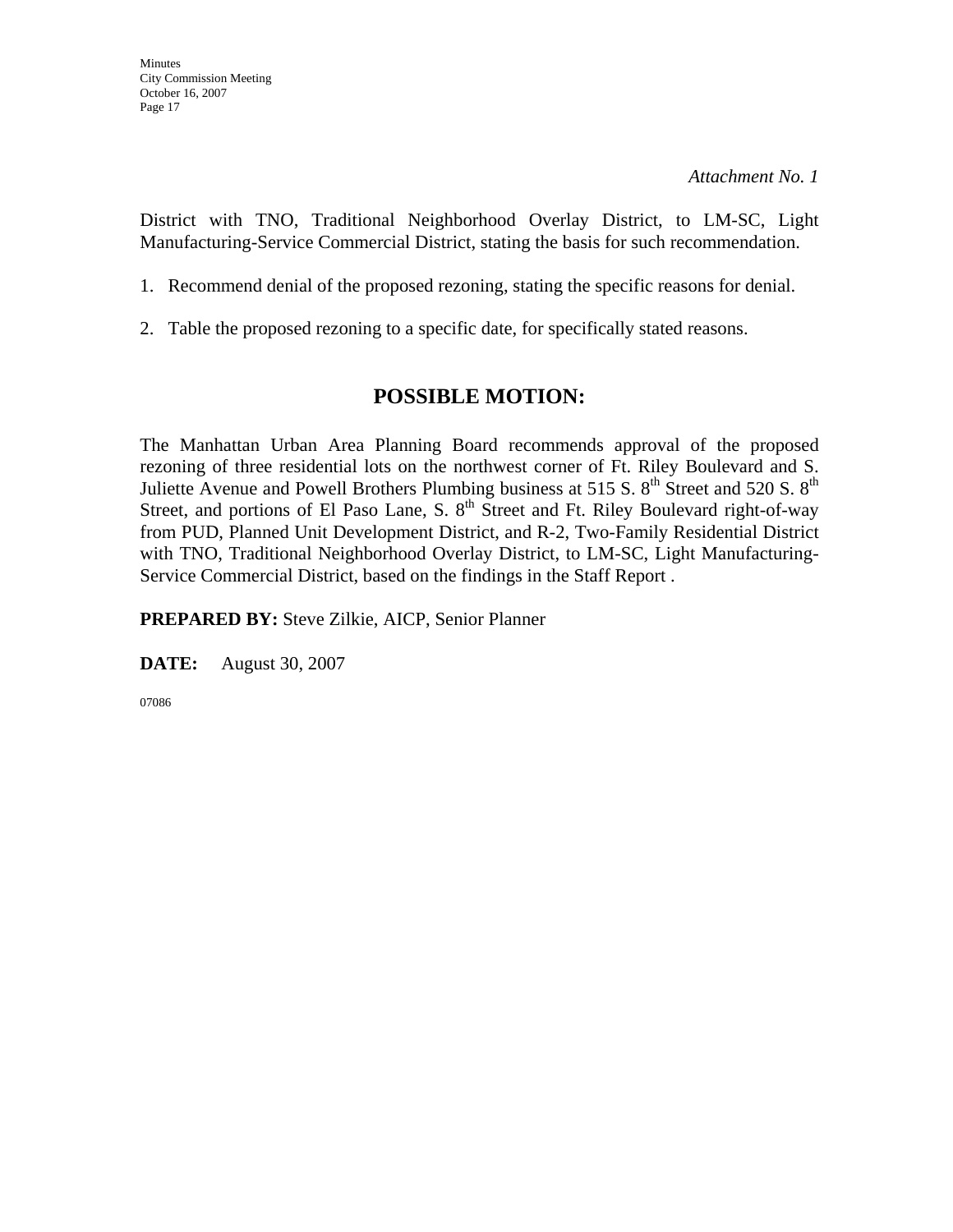#### **STAFF REPORT**

#### **ON AN APPLICATION TO REZONE LOT 2 AND LOT 3, MAA AMBA ADDITION FOR A PROPOSED EXPANSION OF GTM SPORTSWEAR**

**FROM:** C-5, Highway Service Commercial District.

**TO:** I-2, Industrial Park District.

**OWNER/APPLICANT:** Dave Dreiling.

**OWNER ADDRESS:** 520 McCall Road, Manhattan KS 66502.

**LOCATION:** Lot 2 and Lot 3, MAA AMBA Addition are located southwest of the intersection of Enoch Lane and US 24 Frontage Road, and east and southeast of the southern end of Carlson Street.

**DATE OF PUBLIC NOTICE PUBLICATION:** Thursday, August 16, 2007.

#### **DATE OF PUBLIC HEARING: PLANNING BOARD:** Thursday, September 6, 2007. **CITY COMMISSION:** Tuesday, October 2, 2007.

**EXISTING USE:** Two vacant and undeveloped C-5 District lots.

**PHYSICAL AND ENVIRONMENTAL CHARACTERISTICS:** The site is flat. Field grasses are the predominate site coverage, with some scattered trees throughout. Lot 2 is accessed from Carlson Street cul-de-sac. Lot 3 is accessed from US 24 Highway Frontage Road. The site is in the 100 Year Flood Plain.

#### **SURROUNDING LAND USE AND ZONING:**

- **(1) NORTH:** GTM Sportswear industrial building, vacant C-5 District lot and nonconforming residential dwelling; I-2 District and C-5 District.
- **(2) SOUTH:** Motel, US 24 Highway Frontage Road, US Highway 24 (E. Poyntz Avenue); C-5 District, I-3, Light Industrial District, and I-4, Heavy Industrial District.

**AREA:** Lot 2: 1 acre (43,560 square feet); Lot 3: 1.177 acres (51,270 square feet); Total: 2.177.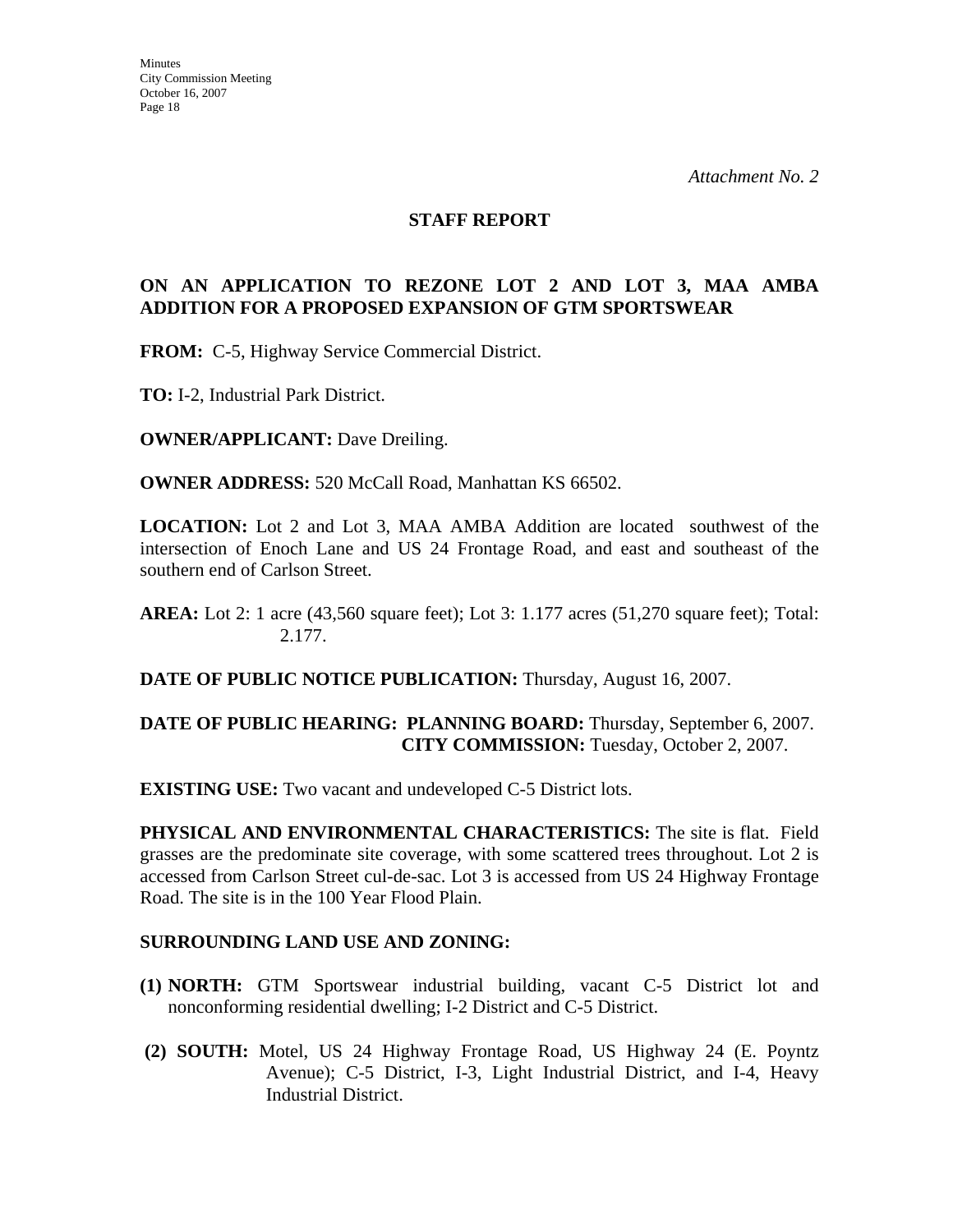- **(3) EAST:** Auction business, Enoch Lane, car dealership; C-5 District.
- **(4) WEST:** Carlson Street, motels, vacant industrial park building, industrial research; C-5 and I-2 District.

**GENERAL NEIGHBORHOOD CHARACTER:** A mix of industrial park uses to the north and northeast of the site and service commercial uses to the east and south/southwest.

**SUITABILITY OF SITE FOR USES UNDER CURRENT ZONING:** The site is zoned C-5 District and is suitable for C-5 District uses.

**COMPATIBILITY OF PROPOSED DISTRICT WITH NEARBY PROPERTIES AND EXTENT TO WHICH IT MAY HAVE DETRIMENTAL AFFECTS:** The area to the north and west is zoned I-2 District. The proposed change is consistent with industrial park uses off Carlson Street. I-2 and C-5 District abut one another in the area of the proposed rezoning and have co-existed for some period of time. No negative impacts have been reported. An increase in traffic, light, and noise can be expected, but are not unlike those, which currently exist.

**CONFORMANCE WITH COMPREHENSIVE PLAN:** The Future Land Use Map for the Northeast Planning Area designates the site as Community Commercial (CC) with IND, Industrial to the north.

The Community Commercial (CC) category policies are:

#### *CC 1: Characteristics*

*Community Commercial Centers provide a mix of retail and commercial services in a concentrated and unified setting that serves the local community and may also provide a limited draw for the surrounding region. These centers are typically anchored by a larger national chain, between 120,000 and 250,000 square feet, which may provide sales of a variety of general merchandise, grocery, apparel, appliances, hardware, lumber, and other household goods. Centers may also be anchored by smaller uses, such as a grocery store, and may include a variety of smaller, complementary uses, such as restaurants, specialty stores (such as books, furniture, computers, audio, office supplies, or clothing stores), professional offices and health services. The concentrated, unified design of a community commercial center allows it to meet a variety of community needs in a "onestop shop" setting, minimizing the need for multiple vehicle trips to various commercial areas around the community. Although some single use highway-oriented commercial activities will continue to occur in some areas, this pattern of development is generally not encouraged.* (Chapter 4: Land Use and Growth Management, page 4-11)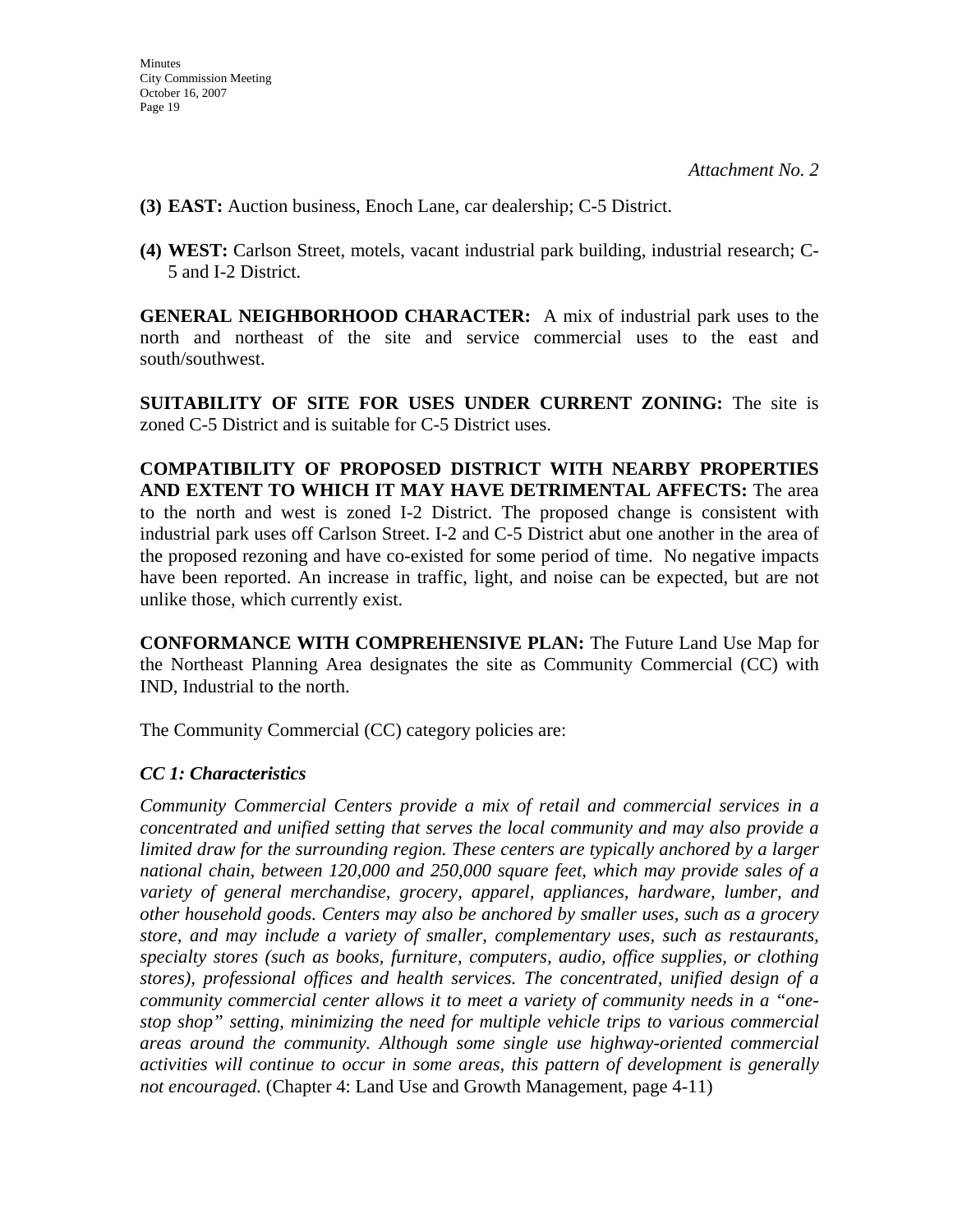### *CC 2: Location*

*Community Commercial Centers should be located at the intersection of one or more major arterial streets. They may be located adjacent to urban residential neighborhoods and may occur along major highway corridors as existing uses become obsolete and are phased out and redeveloped over time. Large footprint retail buildings (often known as "big-box" stores) shall only be permitted in areas of the City where adequate access and services can be provided.* (Chapter 4: Land Use and Growth Management, page 4-11)

Policies of the Industrial (IND) category include:

*I 1: Characteristics. The Industrial designation is intended to provide locations for light and heavy manufacturing, warehousing and distribution, indoor and screened outdoor storage, and a wide range of other industrial services and operations. Typically, heavy industrial uses involve more intensive work processes, and may involve manufacturing or basic resource handling and/or extraction. Design controls within an Industrial area are not as extensive as in the Office/Research Park category and a broader range of uses is permitted*. (Chapter 4: Land Use and Growth Management, page 4-15)

*I 2: Location. Because of their potential environmental impacts, Industrial uses should generally be located away from population centers or must be adequately buffered. Traffic generated by industrial uses should not pass through residential areas. Sites should have access to one or more major arterials or highways capable of handling heavy truck traffic. Railroad access is also beneficial to certain types of heavy industrial uses. Light industrial uses can typically be located in areas that also contain some highway-oriented commercial uses, and might benefit from close proximity and better access to their local customer base.* (Chapter 4: Land Use and Growth Management, page 4-15)

*I 3: Screening. Storage, loading and work operations should be screened from view along all industrial area boundaries (when adjacent to non-industrial uses) and along all public streets.* (Chapter 4: Land Use and Growth Management, page 4-15)

The I-2 District allows manufacturing, research and industrial services consistent with the Comprehensive Plan. Lot 2 and Lot 3, MAA AMBA Addition, have remained vacant since rezoning to C-5 District. Rezoning of land adjacent to GTM Sportswear has been rezoned form C-5 to I-2 District to accommodate growth of the industry. The proposed rezoning is in general conformance with the Comprehensive Plan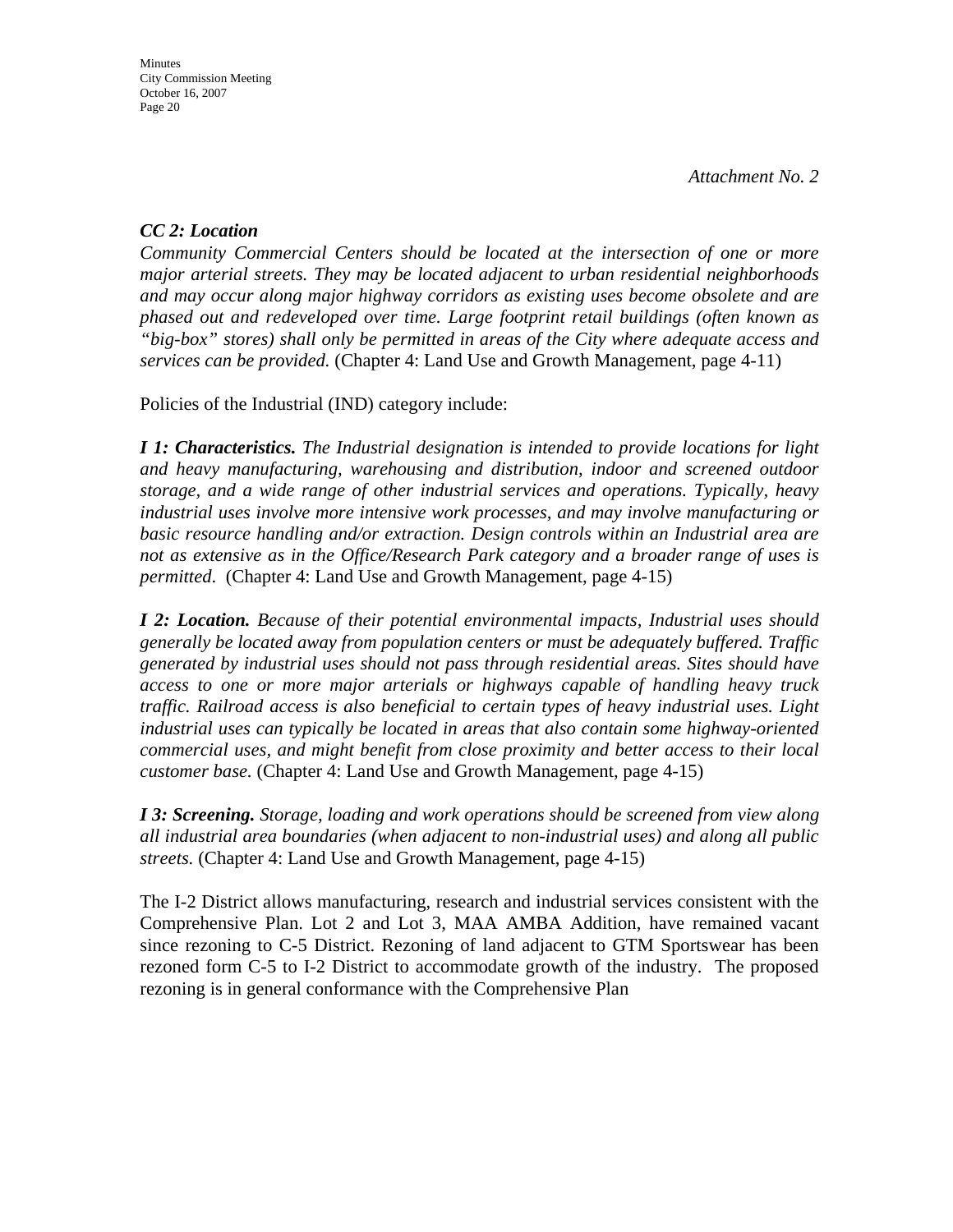# **ZONING HISTORY AND LENGTH OF TIME VACANT AS ZONED:** Lot 2 and Lot

3 have remained vacant to date.

| 1969                  | Annexation.                                                                                                                 |
|-----------------------|-----------------------------------------------------------------------------------------------------------------------------|
| 1969-Present          | C-5, Highway Service Commercial District.                                                                                   |
| <b>August 2, 2004</b> | Manhattan Urban Area Planning Board approves the Concurrent<br>Plat (Preliminary and Final Plats) of the MAA AMBA Addition. |
| August 17, 2004       | City Commission accepts the easements and rights-of-way of the<br>Final Plat of the MAA AMBA Addition.                      |

Project chronology of GTM Sportswear:

April 2, 2001 Manhattan Urban Area Planning Board recommends approval of the rezoning of the south 70 feet of Lot 1, Enoch Addition, from C-5 District, to I-2, Industrial Park District.

April 16, 2001 Manhattan Urban Area Planning Board approves Final Plat of the GTM Sportswear Addition, a Replat of Lot 1, Manko Addition, and Lot 1, Enoch Addition.

April 17, 2001 City Commission approves first reading of an ordinance rezoning of the south 70 feet of Lot 1, Enoch Addition, from C-5 District, to I-2, Industrial Park District.

May 1, 2001 City Commission considers approval of Ordinance No. 6207 rezoning of the south 70 feet of Lot 1, Enoch Addition, from C-5 District, to I-2, Industrial Park District; and acceptance of easements and rights of way on the Final Plat of the GTM Sportswear Addition.

March 20, 2006 Manhattan Urban Area Planning Board approves the rezoning of a portion of proposed Lot 1, GTM Sportswear Addition, Unit Two, from C-5, Highway Service Commercial District, to I-2, Industrial Park district; and approves the Concurrent Plat of GTM Sportswear Addition, Unit Two.

April 4, 2006 City Commission approves first reading of an ordinance rezoning a portion of proposed Lot 1, of GTM Sportswear Addition, Unit Two, from C-5 District, to I-2, Industrial Park District.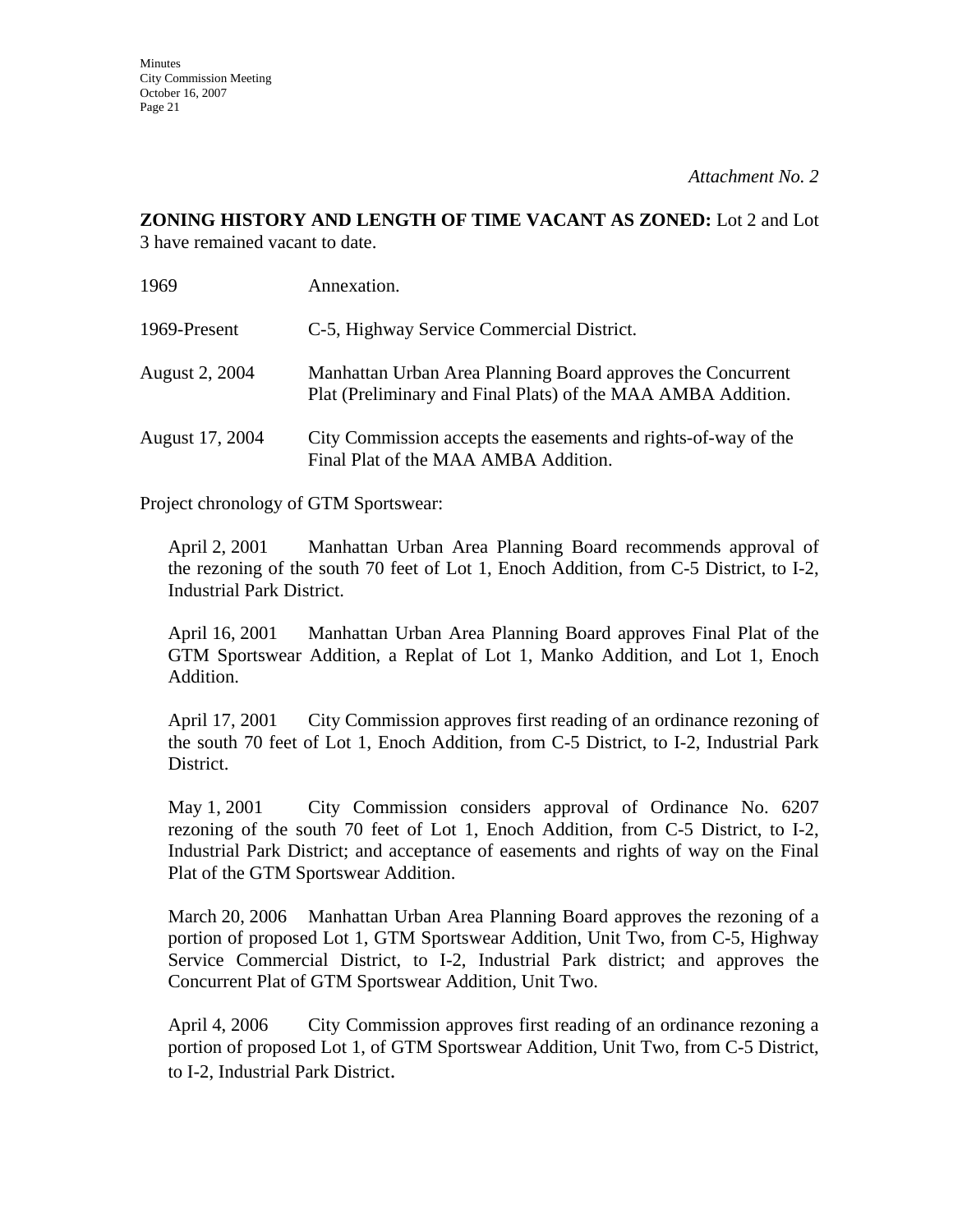April 18, 2006 City Commission approves Ordinance No. 6535 rezoning a portion of proposed Lot 1, of GTM Sportswear Addition, Unit Two, from C-5 District, to I-2, Industrial Park District; and accepts easements and rights of way of the Final Plat of GTM Sportswear Addition, Unit Two.

**CONSISTENCY WITH INTENT AND PURPOSE OF THE ZONING ORDINANCE:** The intent and purpose of the Zoning Regulations is to protect the public health, safety, and general welfare; regulate the use of land and buildings within zoning districts to assure compatibility; and to protect property values.

The intent of the I-2 District is to allow a district designed for a broad range of manufacturing and research activities in a large lot industrial park setting. Minimum lot area in the I-2 District is one (1) acre. The 2.177 acre tract will be combined with existing Lot 1, GTM Sportswear Addition, Unit Two, for a proposed expansion of the existing GTM facility. Proposed Lot 1, GTM Sportswear Addition, Unit Three, is 6.266 acres. The proposed rezoning is consistent with the intent and purposes of the Zoning Regulations.

**RELATIVE GAIN TO THE PUBLIC HEALTH, SAFETY AND WELFARE THAT DENIAL OF THE REQUEST WOULD ACCOMPLISH, COMPARED WITH THE HARDSHIP IMPOSED UPON THE APPLICANT:** There appears to be no gain to the public that denial would accomplish. The proposed expansion of GTM Sportswear warehouse requires approval of a reduction of the front yard setback along Carlson Street, which must be approved by the Board of Zoning Appeals, prior to construction. It may be a hardship on the applicant if the rezoning is denied.

**ADEQUACY OF PUBLIC FACILITIES AND SERVICES:** Adequate public facilities and services are available to serve the site.

**OTHER APPLICABLE FACTORS:** The applicant has submitted a proposed Final Plat of the GTM Sportswear Addition, Unit Three, which will consist of existing Lot 1, GTM Sportswear Addition, Unit Two, and the two rezoning lots. The Final Plat is subject to approval by the Planning Board, based on the requirements of the Manhattan Urban Area Subdivision Regulations and approval of the proposed rezoning.

The Board of Zoning Appeals must approve an Exception for the proposed reduction of the front yard setback along Carlson Street, prior to the expansion of the GTM warehouse. The public hearing will be scheduled for the October10, 2007, Board of Zoning Appeals meeting.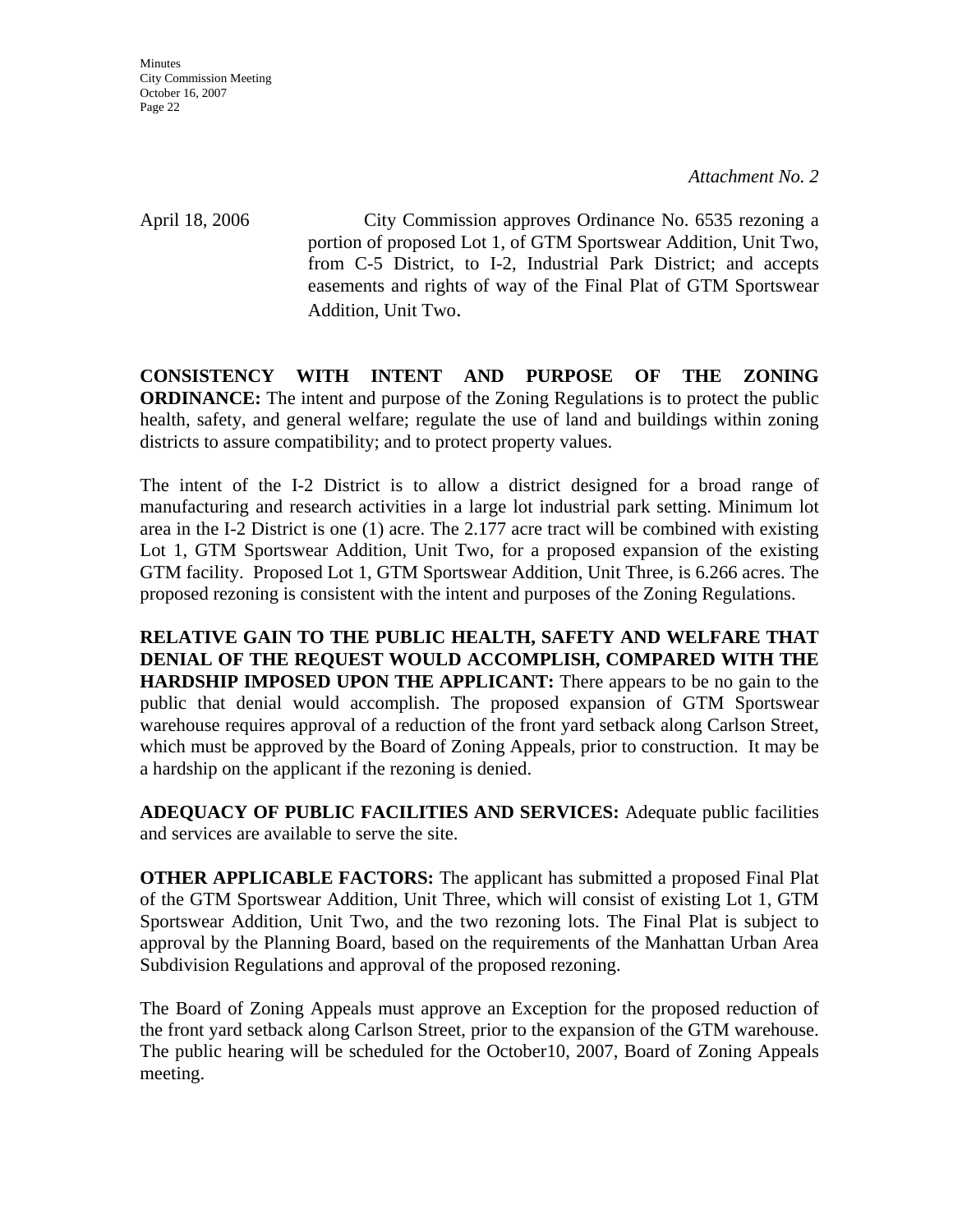### **STAFF COMMENTS:**

City Administration recommends approval of the proposed rezoning of Lot 2 and Lot 3, MAA AMBA Addition from C-5, Highway Service Commercial District, to I-2, Industrial Park District.

## **ALTERNATIVES:**

- 1. Recommend approval of the proposed rezoning of Lot 2 and Lot 3, MAA AMBA Addition from C-5, Highway Service Commercial District, to I-2, Industrial Park District, stating the basis for such recommendation.
- 2. Recommend denial of the proposed rezoning, stating the specific reasons for denial.
- 3. Table the proposed rezoning to a specific date, for specifically stated reasons.

# **POSSIBLE MOTION:**

The Manhattan Urban Area Planning Board recommends approval of the proposed rezoning of Lot 2 and Lot 3, MAA AMBA Addition from C-5, Highway Service Commercial District, to I-2, Industrial Park District, based on the findings in the Staff Report .

**PREPARED BY:** Steve Zilkie, AICP, Senior Planner **DATE:** August 30, 2007 07096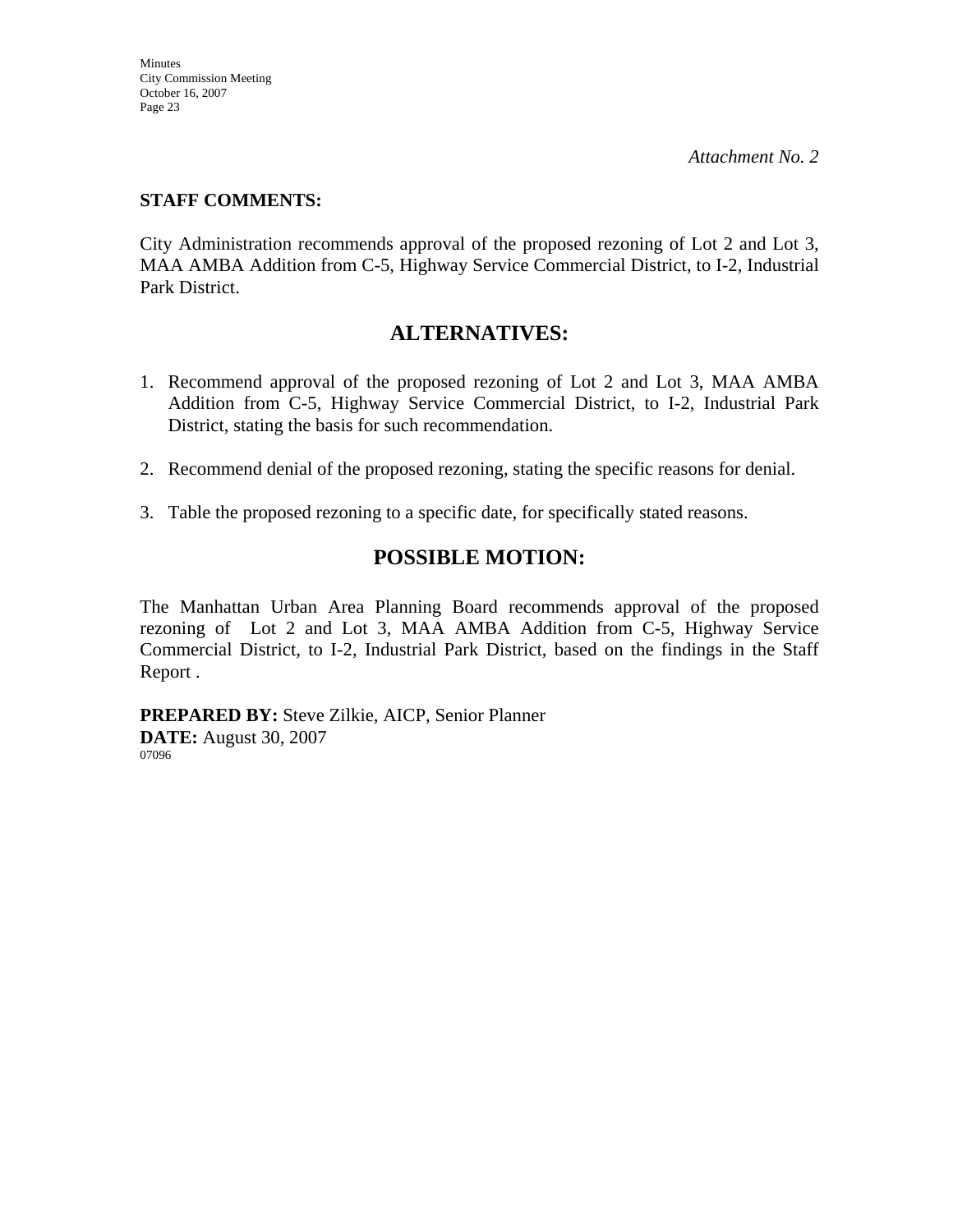

# INTER-OFFICE MEMORANDUM

| DATE:        | <b>August 27, 2007</b>                                                                          |
|--------------|-------------------------------------------------------------------------------------------------|
| TO:          | Manhattan Urban Area Planning Board                                                             |
| <b>FROM:</b> | <b>Steve Zilkie, AICP, Senior Planner</b>                                                       |
| RE:          | <b>Amend Manhattan Zoning Regulations to Change the Definition of the</b><br><b>Term School</b> |

### **BACKGROUND**

Manhattan-Ogden USD 383 Board of Education (attachment) has requested an Amendment of the term School as defined in the Manhattan Zoning Regulations. The applicant indicates that, "There is a national and state movement to expand the public school definition from kindergarten through  $12<sup>th</sup>$  grade to prekindergarten through twelfth grade." In keeping with the national movement, "Kansas has required public schools to provide prekindergarten service for children with disabilities. The district is also required to have "typical peers" for special education students, thus regular preschool students are also served at district facilities. Preschool programs are at Head Start (Eugene Field), College Hill, and Amanda Arnold Elementary School. The four-year-at-risk grant and the current pre-kindergarten pilot grant indicate State support for early intervention. Public schools are expanding their mission to include early childhood programs."

The current definition of School provides for classes kindergarten through  $12<sup>th</sup>$  grade. The definition does not include prekindergarten, or preK as proposed. To ensure that the term School, includes the mandated services, which public schools must now provide, the applicant has proposed to remove "K" and replace it with "preK". The revised definition of School is proposed to read:

"Any public or private facility which conducts regular classes *preK* K through 12, or any portion thereof, and which meets the minimum educational standards set forth by the State of Kansas. In addition, school shall also include any publicly owned or operated vocational-technical institution. The term "School" shall not include Group Day Care Centers."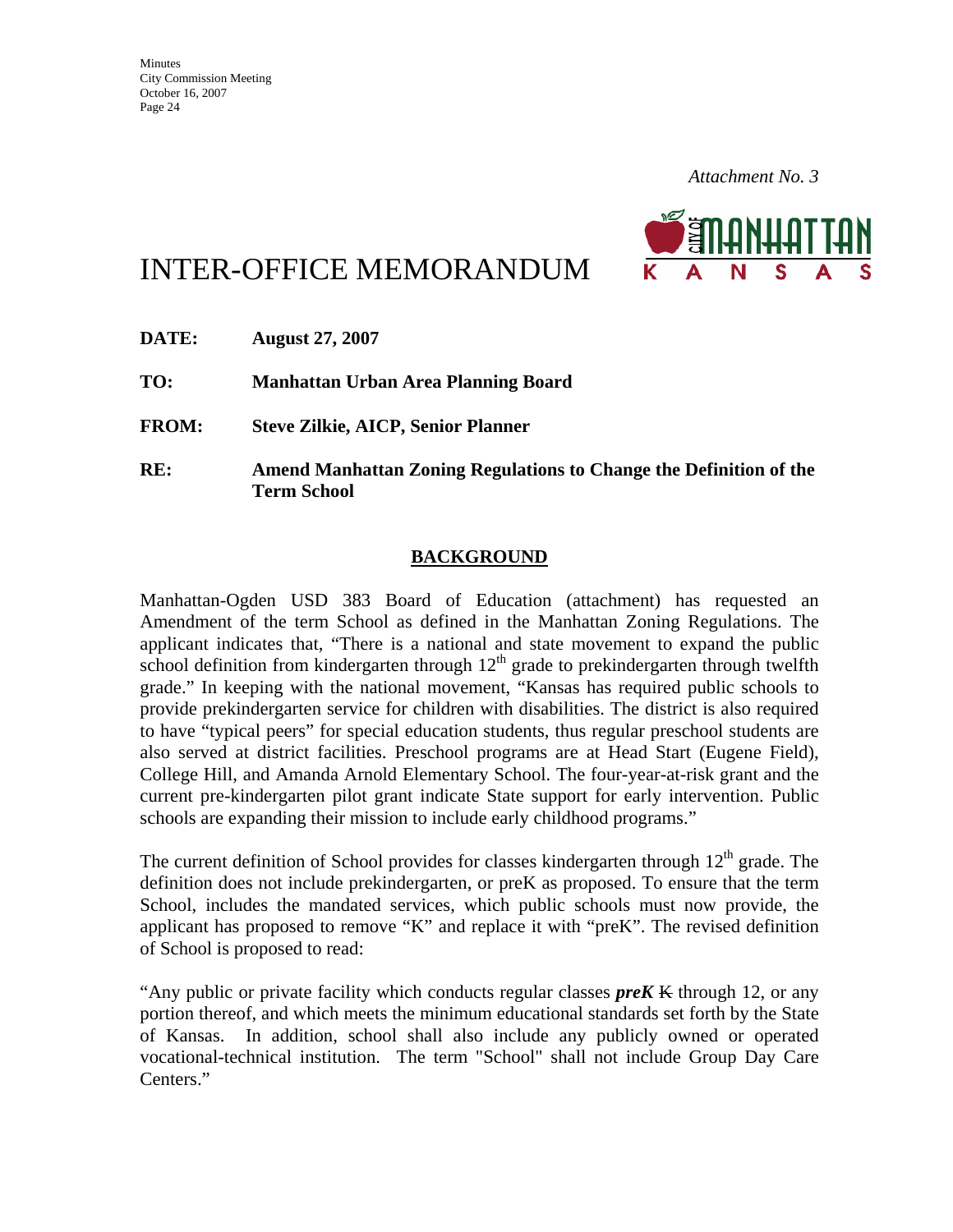#### **AMENDMENTS TO THE TEXT OF THE ZONING REGULATIONS**

When a proposed amendment results in a change to the text of the Zoning Regulations, the report from the Planning Staff shall contain a statement as to the nature and effect of the proposed amendment, and determinations as to the following:

### **WHETHER SUCH CHANGE IS CONSISTENT WITH THE INTENT AND PURPOSE OF THE ZONING REGULATIONS**

The intent of the Zoning Regulations is to protect the public health, safety and general welfare, and to protect property values, through the creation of zoning districts in which land uses are controlled in order to be compatible with other nearby uses. The term School is defined in the Zoning Regulations and School is a Permitted Use in residential zoning districts or Conditional Use in several commercial zoning districts. A Permitted Use is permitted by right and assumed to be compatible with other uses in the same zoning district. A Conditional Use is allowed in a zoning district, but prior to the Use being established its impact on adjacent properties and neighborhoods is considered by the Board of Zoning Appeals to ensure compatibility and address, or mitigate, impacts. The proposed amendment is consistent with the intent and purposes of the Zoning Regulations.

The proposed amendment is consistent with the Zoning Regulations and modifies the intent of the term School to reflect the changing mission of Schools.

### **AREAS WHICH ARE MOST LIKELY TO BE DIRECTLY AFFECTED BY SUCH CHANGE AND IN WHAT WAY THEY WILL BE AFFECTED**

Any zoning district in which Schools are a Permitted Use or Conditional Use, will be equally affected. Schools are a Permitted Use in all residential zoning districts, overlay districts to include the UO, University Overlay District, TNO, Traditional neighborhood Overlay District and M-FRO, Multi-Family Redevelopment Overlay District. Schools are a Conditional Use in the C-1, Restricted Business District, C-2, Neighborhood Shopping District, C-5, Highway Service Commercial District, and C-6, Heavy Commercial District.

In the City of Manhattan, public schools are located in residential districts with the exception of the East High School Campus on Poyntz Avenue, which is partially in the C-1 District. Some increases in traffic may be expected as schools expand services to the public. Minimal impact on neighborhood streets and the public street system should occur as a result of the expanded service. Manhattan Catholic Schools are private schools and Seven Dolors Grade School and Lucky Jr. High School may also be affected. Both schools are in residential a residential district.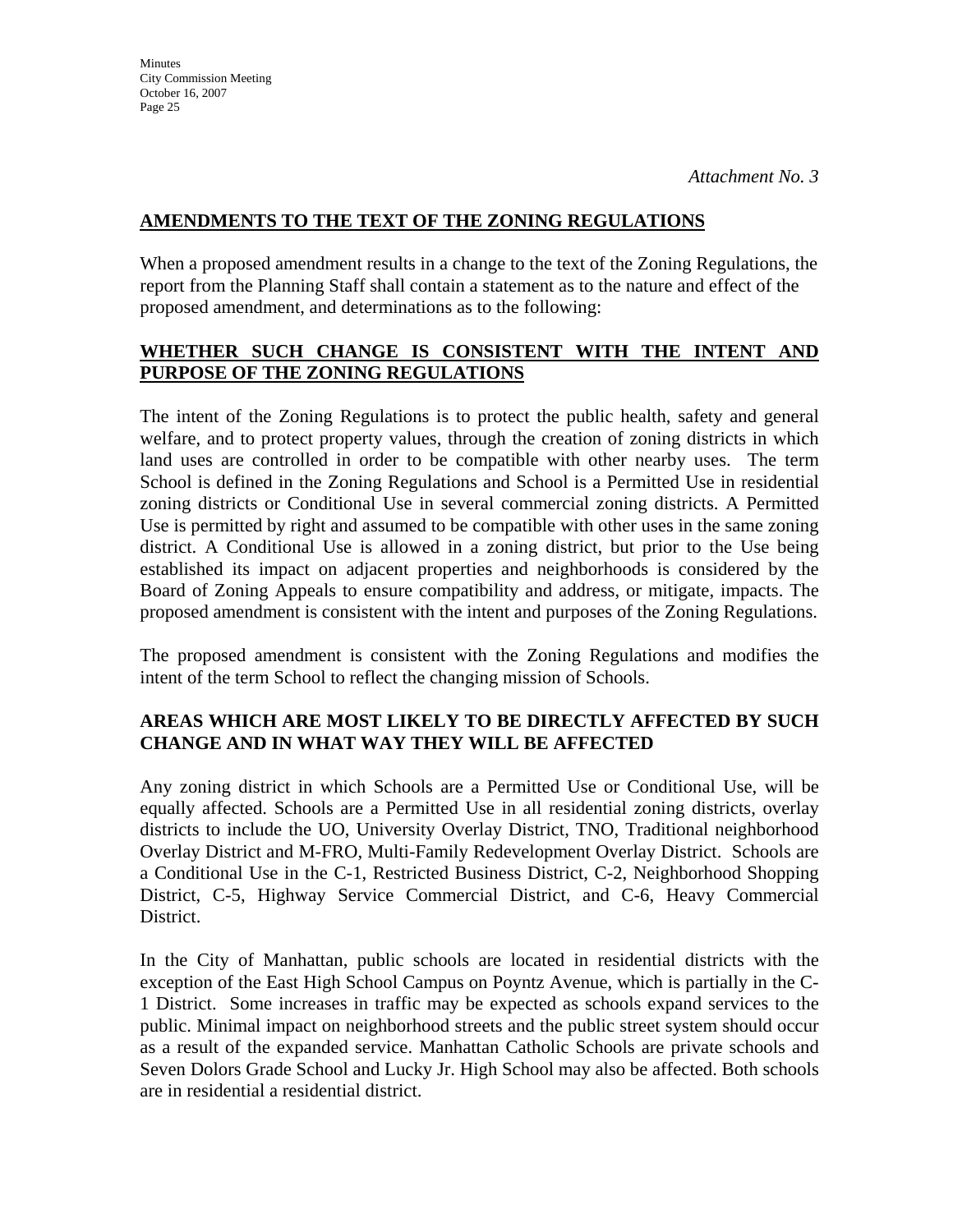### **WHETHER THE PROPOSED AMENDMENT IS MADE NECESSARY BECAUSE OF CHANGED OR CHANGING CONDITIONS IN THE AREAS AND ZONING DISTRICTS AFFECTED, OR IN THE CITY PLANNING AREA, GENERALLY, AND IF SO, THE NATURE OF SUCH CHANGED OR CHANGING CONDITIONS**

The State of Kansas requires that public schools provide prekindergarten services, which is part of a national and state trend. As the applicant notes, "The change has come about due to the increasing responsibility and expectations of public schools to expand programs to preschool students."

#### **WHETHER SUCH CHANGE IS CONSISTENT WITH THE INTENT AND PURPOSE OF THE POLICY AND GOALS AS OUTLINED IN THE ADOPTED COMPREHENSIVE PLAN OF THE CITY**

The Manhattan Urban Area Comprehensive Plan indicates areas within the City, which are for residential growth, existing and future, and public facilities, such as existing schools, which are shown on the Future Land Use Maps as Public/Semi Public. Schools are primarily within residential districts, which coincide with residential areas described in the Comprehensive Plan.

Provision for schools is addressed in Chapter 4, Land Use and Growth Management and in Chapter 6, Public Facilities and Services. As a public facility, the need for schools as a quality of life factor in the community is noted in Chapter 6 in the Background and Intent "*The availability of water, wastewater, fire protection and emergency management services, police protection, schools, parks and other utilities and services affects the safety and quality of life for residents and the economic stability of the City and County."* (Page 6-1)

Applicable provisions in the Comprehensive Plan in Chapter 4 include:

### *Goal#1*

*Promote land use and development practices that consider current and future economic, social, and environmental impacts, ensuring the ability of future generations to meet their own needs.* (Chapter 4, Land Use and Growth Management, page 4-1)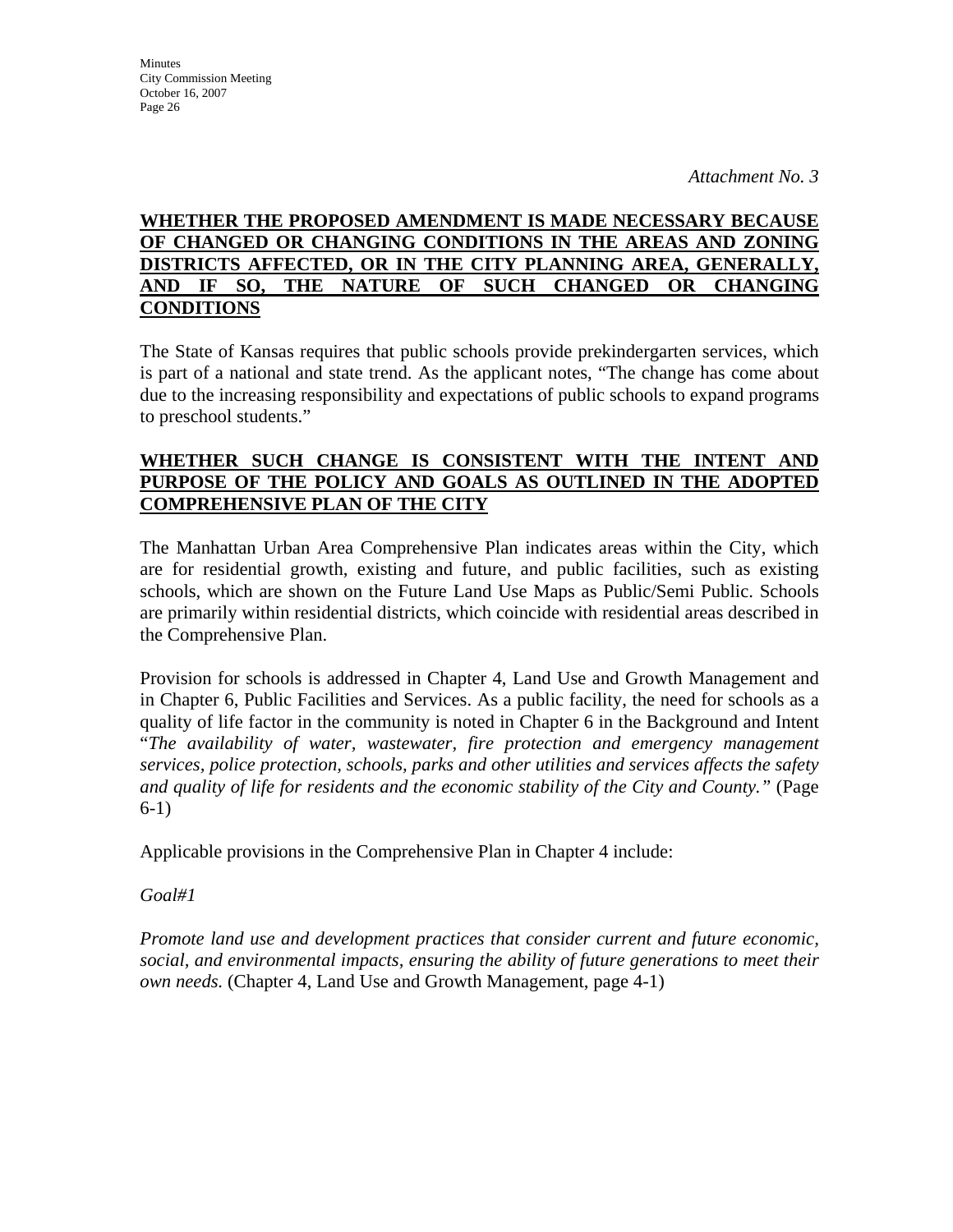*Guiding Principle* 

*Coordinate and plan growth that meets the diverse needs of the community while proceeding in an orderly and efficient manner.* (Chapter 4, Land Use and Growth Management, page 4-1)

Applicable policy:

*UR 2: Neighborhood Focal Point* 

*Urban Residential neighborhoods should contain and be designed around a focal point that includes neighborhood scale retail and services, public and institutional uses, including but not limited to schools, daycare facilities, community centers, places of worship, parks and open space. Depending on the location, a single neighborhood center can serve several nearby neighborhoods.* (Chapter 4, Land Use and Growth management, page 4-5)

Applicable policy in Chapter 6:

#### *PFS 6: Coordinate with School Districts*

*The City and County shall work closely with Manhattan Urban Area school districts to ensure that locations for future school sites are considered, as more detailed neighborhood level planning occurs for the future growth areas identified in the Comprehensive Plan.* (Chapter 6, Public Facilities and Services, page 6-2)

The proposed amendment to the re-define the term School coordinates the efforts of the school district to provide mandated services while meeting the needs of the community, current and future. The proposed amendment conforms to the Comprehensive Plan.

#### **ALTERNATIVES**

It appears the MUAPB has the following alternatives concerning the issue at hand. The Board may:

- 1. Recommend approval of the proposed amendment to the City Commission.
- 2. Recommend denial of the proposed amendment to the City Commission.
- 3. Modify the proposed amendment and forward the modifications, along with an explanation, to the City Commission.
- 4. Table the public hearing to a specific date, and provide further direction to City Administration.